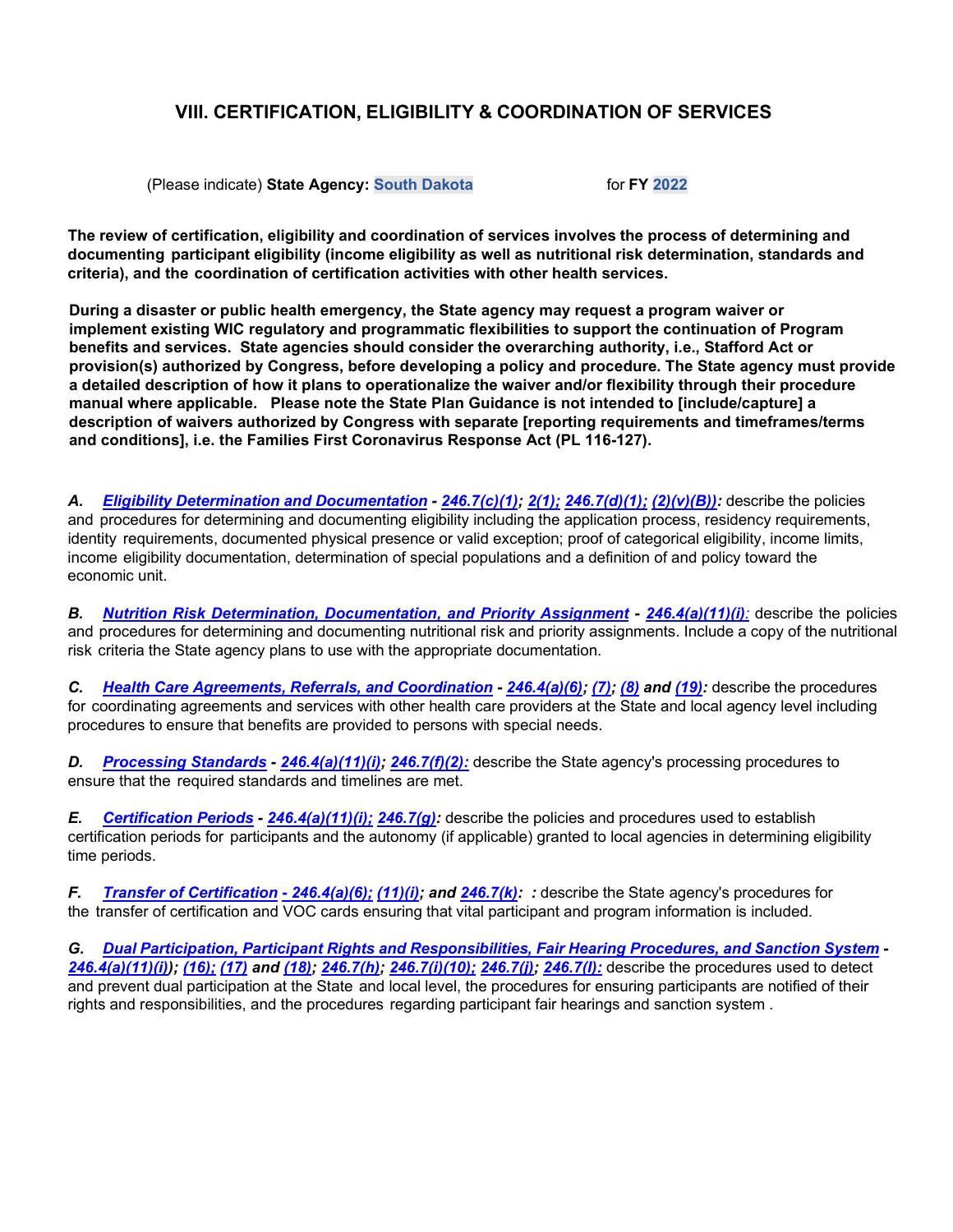# <span id="page-1-0"></span>**A. Eligibility, Determination, and Documentation**

#### **1. Application Process**

**a. The State agency requires all local agencies to use a standardized application process for all persons applying for the WIC Program**

 $\boxtimes$  Yes  $\Box$  No

**b. The State agency shares** ☐ **Statewide or** ☐ **at local agency (check one), a common income application or certification form with (check all that apply):**

| $\boxtimes$ No other benefit programs | $\Box$ Medicaid |
|---------------------------------------|-----------------|
|---------------------------------------|-----------------|

 $\square$  TANF  $\square$  SNAP

 $\Box$  Maternal and Child Health (MCH)  $\Box$  Other reduced-price health care program(s)

☐Other (specify):

**ADDITIONAL DETAIL: Certification and Eligibility Appendix and/or Procedure Manual (citation):**

#### **2. Residency, Identity and Physical Presence Requirements**

# **a. The State agency requires documentation of residency**

- ☒ Yes
- $\boxtimes$  Signed statement that documentation of residency information is not available and why (e.g. homeless, theft, fire)

 $\Box$  No (Specify why, e.g., ITOs and Alaska natives who are exempt from this requirement):

#### **b. The State agency has reciprocal agreements concerning residency with other State agencies**

☐ Yes; list States:

☒ No

Describe any reciprocal agreements: Dual participation agreements

#### **c. The State agency has special residency policies and procedures for how the following special categories should be treated (check all that apply):**

- $\boxtimes$  Homeless applicants  $\boxtimes$  Institutionalized applicants
- **⊠** Migrants □ Indian Tribal Organizations
- ☐ None ☐ Other (specify):
- **d. The State agency requires proof of identity from each applicant at certification; please select all that apply:**
	- **⊠ Driver's license**
	- **⊠ Passport**
	- **⊠ State issued identification card**
	- $\boxtimes$  Employer issued identity card
	- $\boxtimes$  Documentation from participation in a means-tested program.

☒ Other (please list all that are accepted)**: Birth Certificate, Foster Child Record, Health Benefit (Insurance Card), Immigration papers, Valid Military ID, Valid Visa, Pay Stubs, School ID, Social Security Card, Tax Form, Voter Registration Card, Crib Card/Hospital Record (with infant's name).**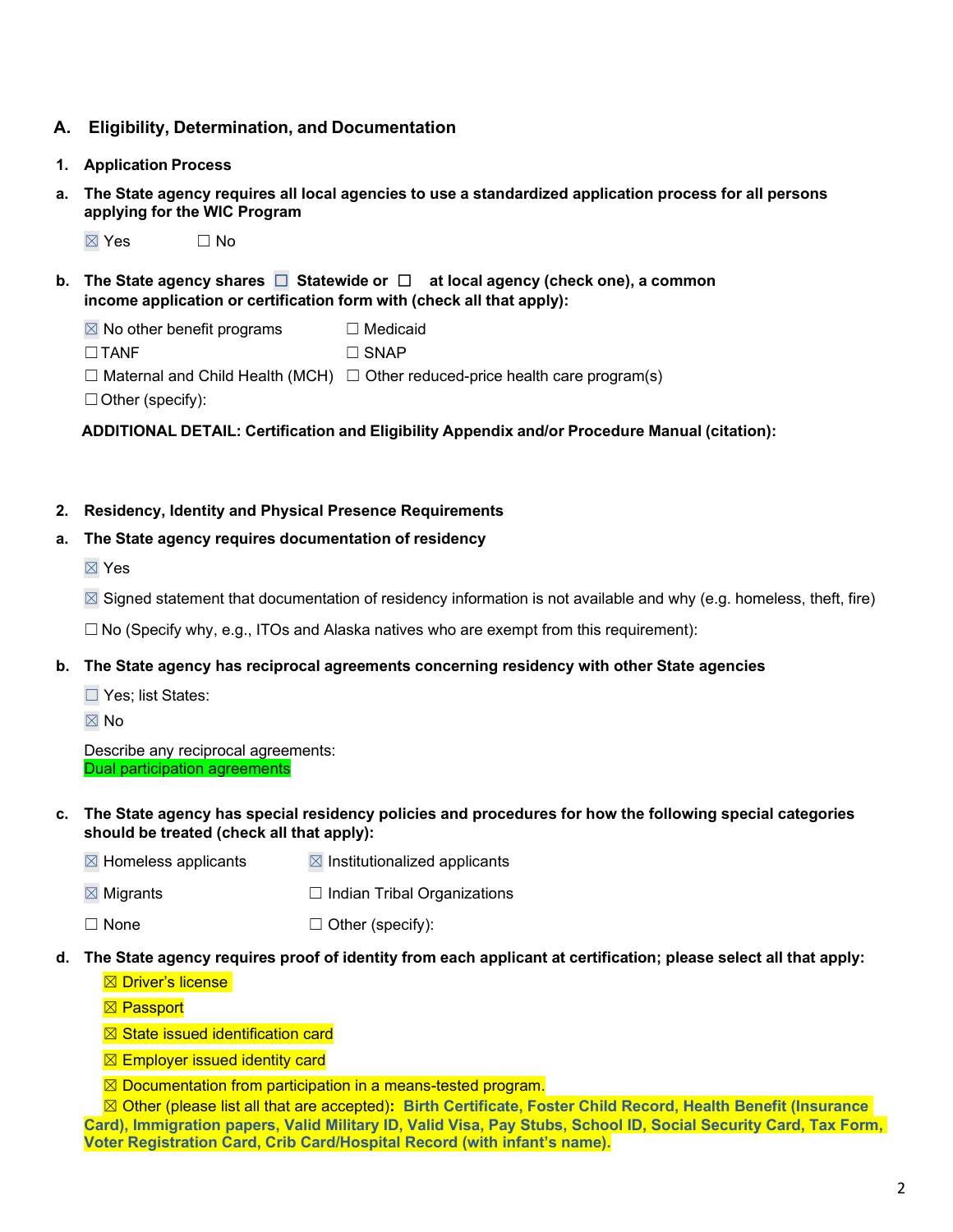# **e. The State agency requires physical presence of the applicant or a valid exception to be documented:**

 $\boxtimes$  Yes except for the following condition(s):

 $\boxtimes$  Applicant or parent/caretaker is an individual with disabilities which prevent him/her from being physically present at the WIC clinic (e.g., medical equipment, bedrest or serious illness exacerbated by coming into clinic).

 $\boxtimes$  Applicant is an infant or child receiving documented ongoing health care from any health care provider, including the local agency; being physically present would pose an unreasonable barrier; and the infant or child was present at his/her initial WIC certification.

 $\boxtimes$  Applicant is an infant under 8 weeks of age who cannot be present at the time of certification (for a reason determined appropriate by the local agency) and for whom all necessary certification information is provided.

 $\boxtimes$  Applicant is an infant or child who was present at his/her initial certification; was present at certification within the one-year period of the most recent determination; and is under the care of one or more working parent, or under the care of primary working caretakers whose status presents a barrier to bringing the infant or child in to the WIC clinic.

# 3. The State agency requires applicants to submit proof of categorical eligibility for (check all that apply):

- 
- $\Box$  All pregnant women  $\Box$  Pregnant women not visibly pregnant
- ☐ Postpartum women ☐ Children

 $\Box$  Infants  $\Box$  Other (specify): No categorical proof is required

# **4. Income Limits for Eligibility**

- **a. The State agency gross income limit for income eligibility is 185% of the federal income guidelines**
	- $\boxtimes$  Yes, with no local agency exceptions
	- $\Box$  Yes, with local agency variation
	- $\Box$  No, with no local agency exceptions (specify State maximum percent of poverty: %)
	- $\Box$  No, with local agency variation (specify State maximum percent of poverty: %)

**ADDITIONAL DETAIL: Certification and Eligibility Appendix and/or Procedure Manual (citation):** Policy and Procedure Manual 2.04 Income Determination & 2.05 SD WIC Income Guidelines;

**b. The State agency implements income eligibility guidelines concurrently with Medicaid**

 $\boxtimes$  Yes  $\Box$  No

**ADDITIONAL DETAIL: Please attach a copy of the income guidelines in the Appendix or the appropriate citation in the Procedure Manual. Certification and Eligibility Appendix and/or Procedure Manual (citation):**  Policy and Procedure Manual 2.04 Income Determination & 2.06 Adjunct Income Eligibility; These were approved previous and are uploaded to the State Plan

**c. The State agency requires documentation of an applicant's, or certain family members' eligibility to receive benefits in the following means-tested programs that confer adjunctive income eligibility for WIC, as set forth in [246.7\(d\)\(2\)\(vi\):](https://ecfr.federalregister.gov/current/title-7/subtitle-B/chapter-II/subchapter-A/part-246#p-246.7(d)(2)(vi))**

 **Poverty Level**

⊠ TANF (specify State "percent of poverty") 209%

 $\boxtimes$  SNAP 130%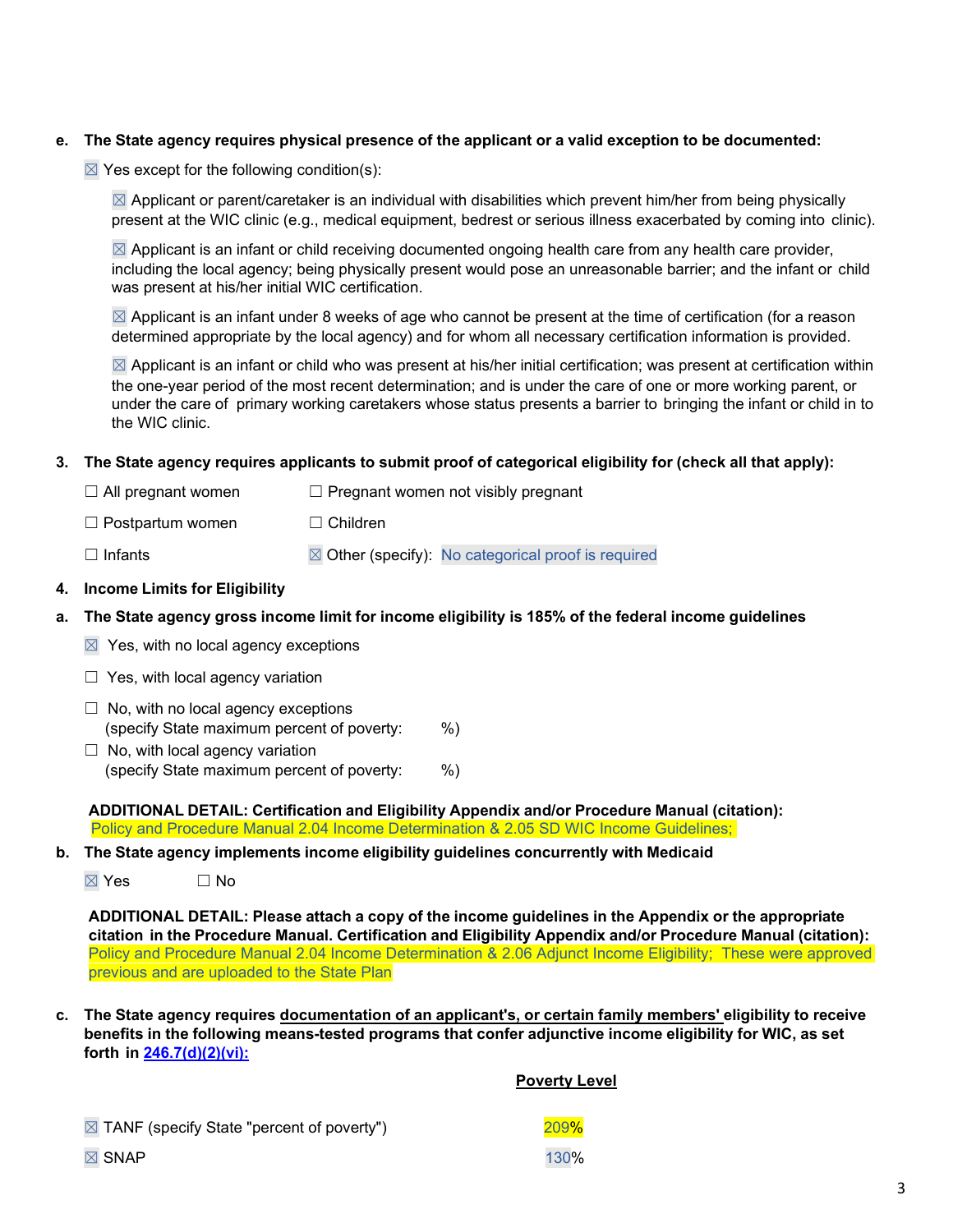| $\boxtimes$ Medicaid (specify State "percent of poverty" for each) | 138%        |
|--------------------------------------------------------------------|-------------|
| $\boxtimes$ Pregnant women and infants                             | <b>138%</b> |
| $\boxtimes$ Children                                               | <b>187%</b> |
| $\Box$ Other categorically eligible women                          | %           |

**d. The State agency uses documented eligibility for participation in other means-tested programs to establish automatic WIC income eligibility (check all that apply, and the poverty levels used for each):**

|                                                                                                | <b>Poverty Level</b> |
|------------------------------------------------------------------------------------------------|----------------------|
| $\Box$ Free or Reduced-Price School Meals                                                      | $\%$                 |
| $\Box$ Supplemental Security Income (SSI)                                                      | $\%$                 |
| $\Box$ Other State-provided health insurance (specify State<br>"percent of poverty" maximum %) | $\%$                 |
| $\boxtimes$ Food Distribution Program on Indian Reservations (FDPIR)                           | 100%                 |
| Other (specify):                                                                               | %                    |

e. Individuals are required to document that they or a family member are certified as eligible to receive TANF, Medicaid, or SNAP benefits or, under the State option, certified as eligible to receive benefits in State**administered programs by providing:**

 $\boxtimes$  Program ID card (only if it includes dates of eligibility) or notice of current eligibility

☐ Documentation of participation in State-administered programs (and such programs require documentation of income and have income guidelines at or below WIC's income guideline of 185% of poverty). (Program[s]: )

**ADDITIONAL DETAIL: Certification and Eligibility Appendix and/or Procedure Manual (citation):** Policy and Procedure Manual 2.04 Income Determination & 2.06 Adjunct Income Eligibility

SDWIC-IT has an interface with DSS Medicaid which provides data for those active clients receiving WICapproved Medicaid codes for eligibility and SNAP to determine adjunctive eligibility based on current participation. Evaluation: WIC income eligibility will be evaluated during the management evaluation process completed for Local Agencies or as the need arises.

# **5. Income Eligibility Documentation**

- **a. For WIC applicants whose income eligibility is not based on adjunctive or automatic income eligibility in another means-tested program, the State agency requires (check all that apply):**
	- $\boxtimes$  Documentation of income information
	- $\boxtimes$  Signed statement that documentation of income information is not available and why
	- $\boxtimes$  Notation in the participant record if the applicant declares no income and why
	- $\Box$  Other (specify):

# **b. Exceptions to income documentation are made for the following:**

- $\boxtimes$  The necessary information is not available
- $\boxtimes$  The income documentation presents an unreasonable barrier to participation as determined by the State agency
- $\boxtimes$  Those applicants with no income
- $\boxtimes$  Those applicants who work for cash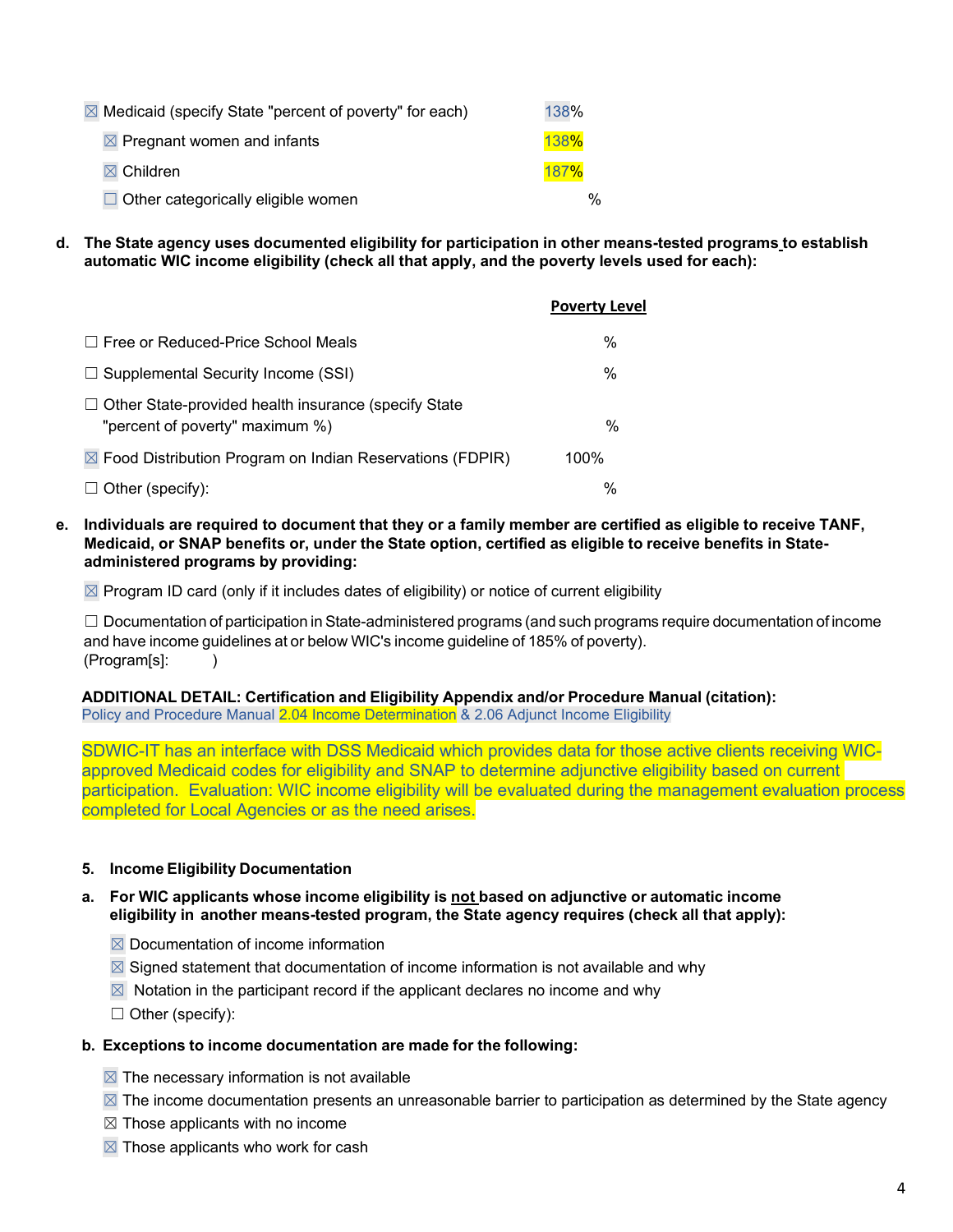$\Box$  Other (specify):

**c. If the applicant does not supply the necessary documentation at the certification appointment, local agencies are generally instructed to do the following:**

 $\Box$  Certification process is terminated, and no food instruments/cash-value vouchers are provided; appointment rescheduled

 $\boxtimes$  Temporary certification (not to exceed 30 days) for applicants that have one qualifying nutrition risk and are able to present at least two of the three required documents (identification, residency, and income) during a certification appointment is completed and food instruments are provided. However, if applicant does not provide documentation within 30 days, certification expires, and a new eligibility determination must be conducted.

 $\Box$  Other (specify):

### **d. The State agency requires** ☒ **State-wide, or** ☐ **at local agency discretion (check one), the verification of applicant income information, if determined necessary**

☐ No

- $\boxtimes$  Yes (check all sources required, as appropriate):
	- □ Employer
	- ☐ Public assistance offices
	- $\Box$  State employment offices (wage match, unemployment)
	- ☐ Social Security Administration
	- ☐ School districts/offices
	- ☐ Collateral contacts

 $\boxtimes$  Other (specify): Check stubs; unemployment benefit stub; earning statement; W-2 forms corresponding income tax returns; IRS tax forms; written verification such as a notarized statement, court order, etc., that confirms a person's cash income.

#### **e. The State agency has specific policies that define actions to be taken at a mid-certification appointment if a participant's income changes.**

 $\boxtimes$  Yes; Please specify: Only complete if client/authorized person reports income change or if clinic receives an anonymous report of someone not being honest.  $\Box$  No

#### **f. The State agency allows documentation of alternate income procedures for Indian or Indian Health Service (IHS) operated local agencies.**

 $\Box$  Yes  $\Box$  No  $\boxtimes$  Not Applicable

**g. The State agency has a specific policy that addresses income from benefits provided by a Stateadministered programs.**

☒ Yes ☐ No

h. The State agency has a specific policy to ensure that certain types of income, such as combat pay or **Family Subsistence Supplemental Allowance (FSSA) payments for households that include service members, are excluded from consideration in the WIC income eligibility determination, as provided by law and regulation.**

☒ Yes ☐ No

**ADDITIONAL DETAIL: Certification and Eligibility Appendix and/or Procedure Manual (citation):** Policy and Procedure Manual 2.04 Income Determination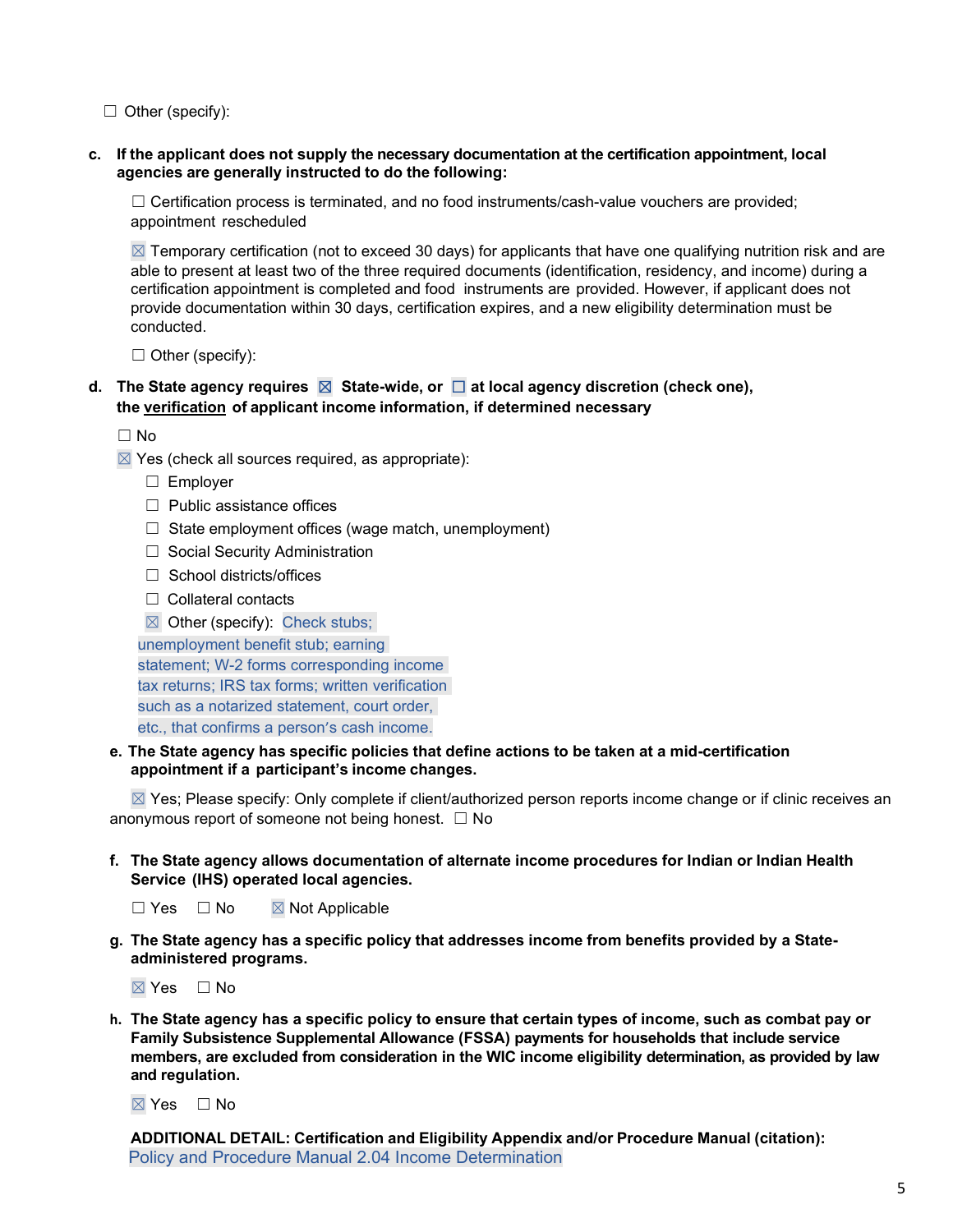**6. In determining an applicant's income eligibility for WIC, the State agency excludes basic allowance for housing received by military services personnel residing off military installations and in privatized housing, whether on- or off-base.**

☒ Yes, State-wide ☐ No

**ADDITIONAL DETAIL: Certification and Eligibility Appendix and/or Procedure Manual (citation):** Policy and Procedure Manual 2.04 Income Determination

**7. The State agency excludes cost-of-living allowances for military personnel on duty outside of the contiguous 48 States (OCONUS COLA) from applicant income for purposes of WIC income determination.**

☒ Yes, State-wide ☐ No

**8. In determining an applicant's income eligibility for WIC, the State agency excludes payments given to deployed military service members. These payments are in accordance with Chapter 5 of Title 37 of the U.S.C.**

☒ Yes, State-wide ☐ No

**ADDITIONAL DETAIL: Certification and Eligibility Appendix and/or Procedure Manual (citation):** Policy and Procedure Manual 2.04 Income Determination

**9. In determining an applicant's income eligibility for WIC, the State agency calculates multiple income sources received by an applicant's household at different frequencies in accordance with WIC Policy Memo 2011-7 and compares the sum to the established WIC IEGs.**

☒ Yes, State-wide ☐ No

**ADDITIONAL DETAIL: Certification and Eligibility Appendix and/or Procedure Manual (citation):** Policy and Procedure Manual 2.04 Income Determination

**10. The State agency defines the economic unit in accordance with WIC Policy Memo 2013-3.**

 $\boxtimes$  Yes  $\Box$  No (if no, why not):

**Provide the definition of an economic unit used by the State agency in the Appendix or the appropriate citation in the Procedure Manual.**

**ADDITIONAL DETAIL: Certification and Eligibility Appendix and/or Procedure Manual (citation):**

Policy and Procedure Manual 2.08 Family Size

- **11. The State agency has specific policies or lists examples concerning the determination of the economic unit for (check all that apply):**
	- $\boxtimes$  Foster children
	- $\boxtimes$  Divorced/legally separated parents; stepparents
	- $\boxtimes$  Absentee spouse (military hardship tours, etc.)
	- $\boxtimes$  Cohabitation
	- $\boxtimes$  Institutionalized applicants (including incarcerated applicants)
	- $\boxtimes$  Homeless applicants
	- ☒ Minors ("emancipated" minors)
	- $\boxtimes$  Separate economic units under the same roof
	- ☒ Striker/unemployed
	- $\boxtimes$  Students away at school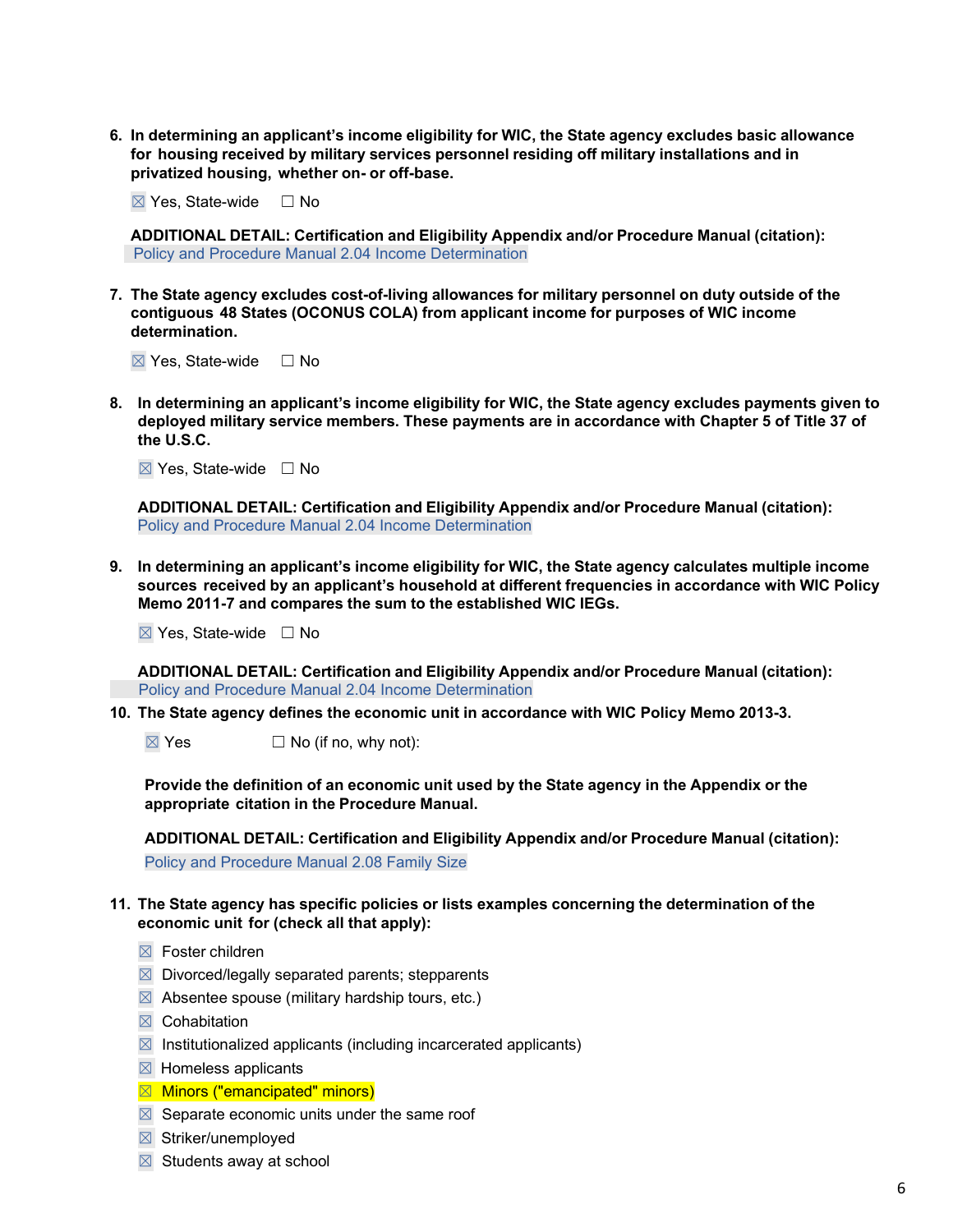- $\boxtimes$  Self-employed applicants
- $\Box$  Other (specify):

**ADDITIONAL DETAIL: Certification and Eligibility Appendix and/or Procedure Manual (citation):** Policy and Procedure Manual 2.08 Family Size

- **12. Mid-Certification Disqualification**
- **a. The State agency ensures that local agencies are required to stipulate that an individual is not automatically disqualified mid-certification since she/he no longer participates in one or more of the Programs for which they were originally determined adjunctively/automatically income eligible.**

☒ Yes ☐ No

**b. WIC regulations specify that when income eligibility is reassessed mid-certification, State/local agencies are required to reevaluate the Programs for which the individual could be determined adjunctively/automatically income eligible. If the individual cannot qualify based on eligibility for one of these Programs, eligibility must be determined based on WIC income guidelines and disqualification made only after all options are exhausted. The State agency ensures its policy and procedures comply with this requirement:**

 $\boxtimes$  Yes  $\Box$  No

- <span id="page-6-0"></span>**B. Nutrition Risk Determination, Documentation and Priority Assignment**
- **1. Nutrition Risk Determination and Documentation**
- **a. Professionals authorized by the State agency as Competent Professional Authorities (CPAs) to determine nutritional risk include (check all that apply):**

|                                      |                         | Can certify for:       |
|--------------------------------------|-------------------------|------------------------|
| Qualification                        | <b>Priorities I-III</b> | <b>All Priorities</b>  |
| RD or Master's Level Nutritionist    |                         | $\boxtimes$            |
| <b>Bachelor's Level Nutritionist</b> |                         | $\boxtimes$            |
| Physician                            |                         | $\Box$                 |
| <b>Physician Assistant</b>           |                         | L                      |
| <b>Registered Nurse</b>              |                         | $\boxtimes$            |
| <b>Licensed Practical Nurse</b>      |                         | $\overline{\boxtimes}$ |
| Home Economist                       | П                       | $\boxtimes$            |
| Paraprofessional                     |                         |                        |

Other (Specify): In FY21 a new Paraprofessional Position was created, Public health Assistant. Although the main duties of this position would not be to determine nutritional risk, in situations where a nurse, RD, nutritionist or home economist is not available they could perform the duties of a CPA for all priorities with a referral to the RD for review/follow up on high risk participants.

#### **b. The State agency authorizes local agencies to (check all that apply):**

 $\boxtimes$  Conduct  $\boxtimes$  Anthropometric and  $\boxtimes$  Hematological measurements

 $\boxtimes$  Use medical referral data for  $\boxtimes$  Anthropometric and  $\boxtimes$  Hematological measurements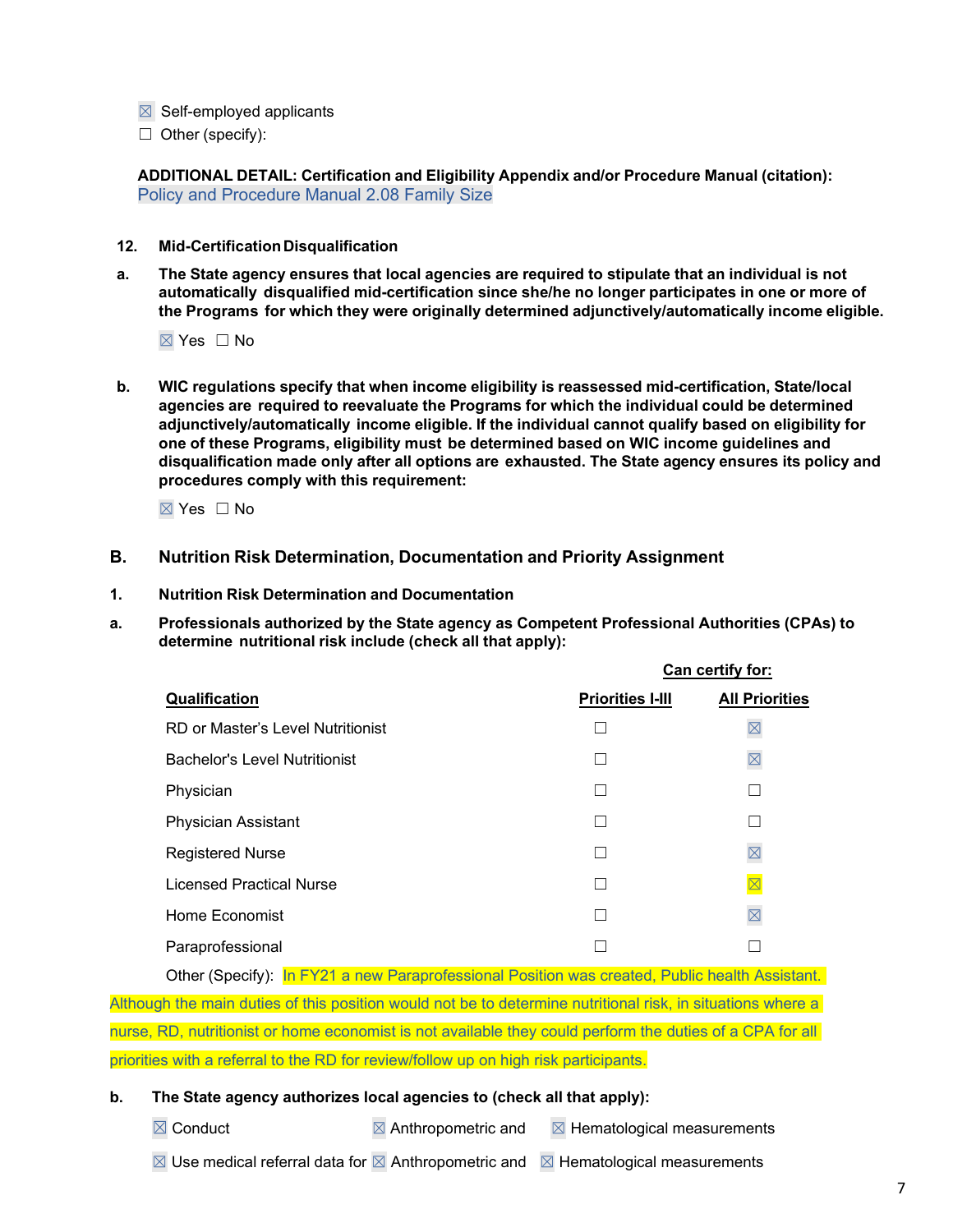☐Conduct measurements only when medical referral data are unavailable

**c. The State agency uses only FNS-approved nutrition risk criteria, as referenced in Policy Memorandum #2011-5, WIC Nutrition Risk Criteria, and transmittal memorandum (dated May 21, 2019) requiring implementation by 10/1/2020, published on the FNS PartnerWeb.**

☒ Yes ☐ No

**Please append a copy of the revised nutrition risk criteria in its entirety to this State Plan.**

See Policy and Procedure Manual 2.13 Nutrition Risk Criteria

- **d. The State agency modifies nutrition risk criteria such that criteria definitions are more restrictive than nationally established definitions.**
	- ☐ **Yes (list criteria):**

☒ **No**

**e. Hematological risk determination:**

**The State agency requires (check one of the following):**

- $\boxtimes$  Bloodwork data to be collected at the time of certification (Statewide).
- $\boxtimes$  Bloodwork data to be collected within 90 days of certification, so long as the participant is determined to have at least one qualifying nutritional risk at the time of certification (Statewide), and the State has implemented procedures to ensure receipt of data.

**The State agency ensures that hematological assessment data are current and reflective of participant status, to include a bloodwork periodicity schedule that conforms to the requirements as described in [246.7\(e\)\(1\)\(ii\)\(B\).](https://ecfr.federalregister.gov/current/title-7/subtitle-B/chapter-II/subchapter-A/part-246#p-246.7(e)(1)(ii)(B))**

☒ Yes ☐ No

**The State agency allows local agencies the option of obtaining bloodwork on children ages 2-5 annually if prior certification results were normal.**

☒ Yes ☐ No

**f. Anthropometric risk determination:**

#### **The State agency allows (check one):**

 $\boxtimes$  Anthropometric data for certification to be no older than 60 days (Statewide)

 $\Box$  A shorter (less than 60 days) limit on age of anthropometric data for certification

#### **g. Nutrition assessment:**

**(i) Local agencies are required to perform a complete nutrition assessment (as described in the** *Value Enhanced Nutrition Assessment* **[VENA]** *Guidance***) for all participants.**

 $\boxtimes$  Yes  $\Box$  No (explain):

**(ii) Local agencies are required to perform a mid-certification nutrition assessment (as described in the** *Guidance for Providing Quality Nutrition Services during Extended Certification Periods***) for all participants with and extended certification period.**

 $\boxtimes$  Yes  $\Box$  Not Applicable: (The State agency does not utilize the extended certification option for any participant category)

**(iii) The State agency policy requires that nutrition assessment intake information be collected on a State agency mandated form or Management Information System (MIS).**

☒ Yes ☐ No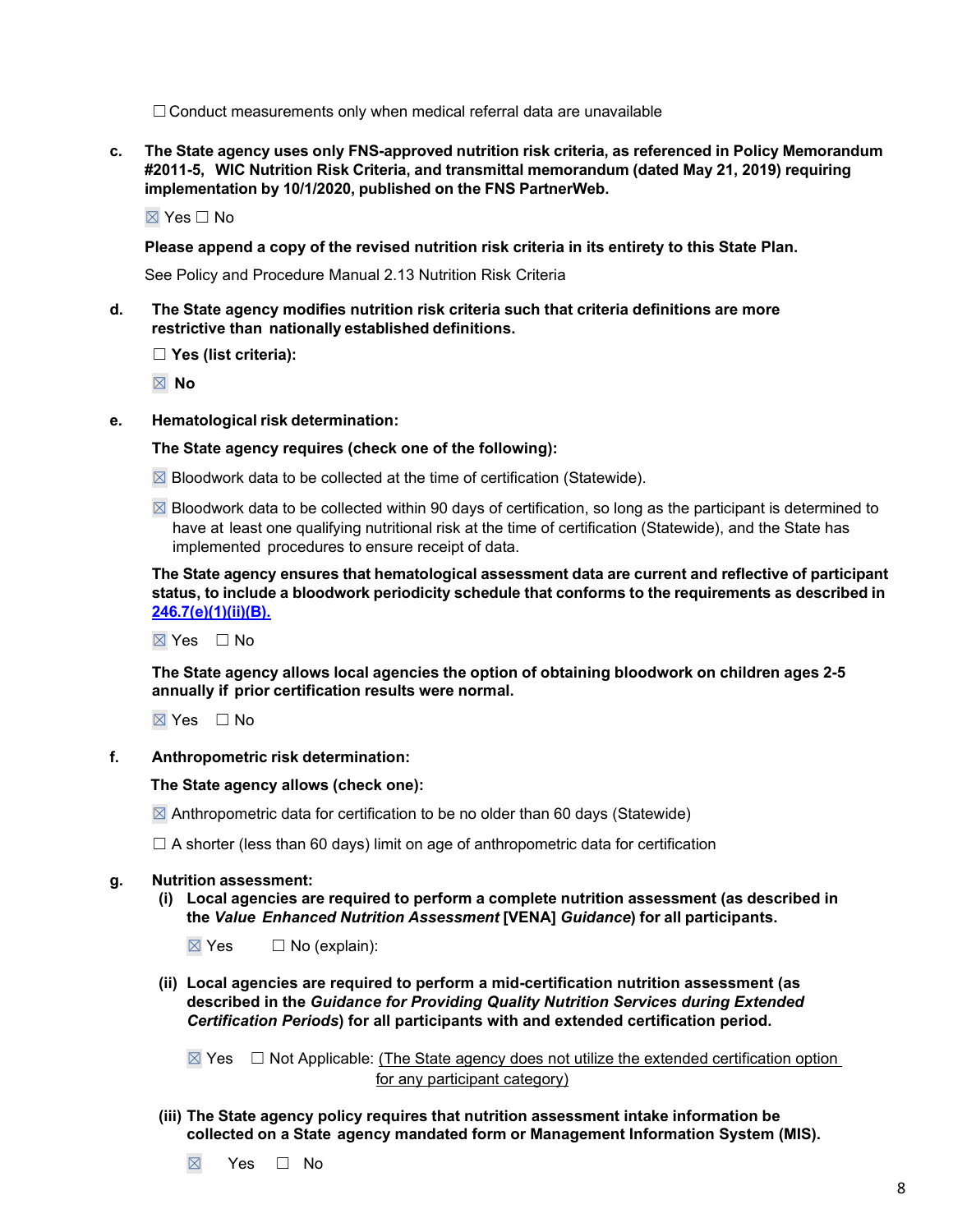**If yes, attach mandated forms (or MIS screen shots) or specify location in the procedure manual and reference below.**

### **If no, the State agency assures quality of nutrition assessment by:**

 $\Box$  Requiring local agencies to submit forms for approval

 $\Box$  Annually monitoring the locally developed forms during local agency review

 $\boxtimes$  Other (specify): MIS development is a statewide program – all clinics utilize this system

**(iv) Dietary assessment is based on professionally recognized guidelines (e.g., Dietary Guidelines for Americans, My Plate Food Guide, American Academy of Pediatrics)** ☒ Yes (specify): My Plate Food Guide, American Academy of Pediatrics, DGAs

 $\Box$  No (explain):

# **ADDITIONAL DETAIL: Certification and Eligibility Appendix and/or Procedure Manual (cite):** Please see Attachment A – SD MIS Screen Shots

#### **2. Documentation**

**a. The State agency requires documentation in the applicant's case file for all nutrition risk criteria used to establish WIC eligibility (check one) (as described in FNS Policy Memorandum #2008-4, WIC Nutrition Services Documentation):**

 $\boxtimes$  Yes, supported by a written "exceptions" policy (e.g., policies to direct clinic staff in situations in which documentation is unavailable)

 $\Box$  Yes, with CPA discretion when to waive documentation requirement (no written policy)

 $\Box$  No (explain):

#### **b. As a matter of policy, the State agency requires the documentation of nutritional risk criteria on a participant's certification form in the following manner:**

- $\boxtimes$  All identified risk criteria are recorded
- $\Box$  A set number of criteria is recorded (maximum number is 10 criteria)
- ☐ Local agency personnel decide how many and which criteria are recorded
- $\Box$  Other (specify):

#### **3. Priority Assignments**

#### **a. Participants certified for regression**

 $\boxtimes$  Remain in the same priority in which they were previously assigned

- $\Box$  Are assigned to Priority VII, regardless of their initial priority at first certification
- ☐ Other (specify):

# **b. The State agency requires verification for all nutrition risk criteria that require a physician's diagnosis.**

 $\boxtimes$  Yes  $\Box$  No

#### **ADDITIONAL DETAIL: Certification and Eligibility Appendix and/or Procedure Manual (cite):**

Self-reported diagnoses must ask probing questions and have documentation of discussion with client. See Policy and Procedure Manual 2.13 Nutrition Risk Criteria

# **c. Participants may be certified for regression (check all that apply):**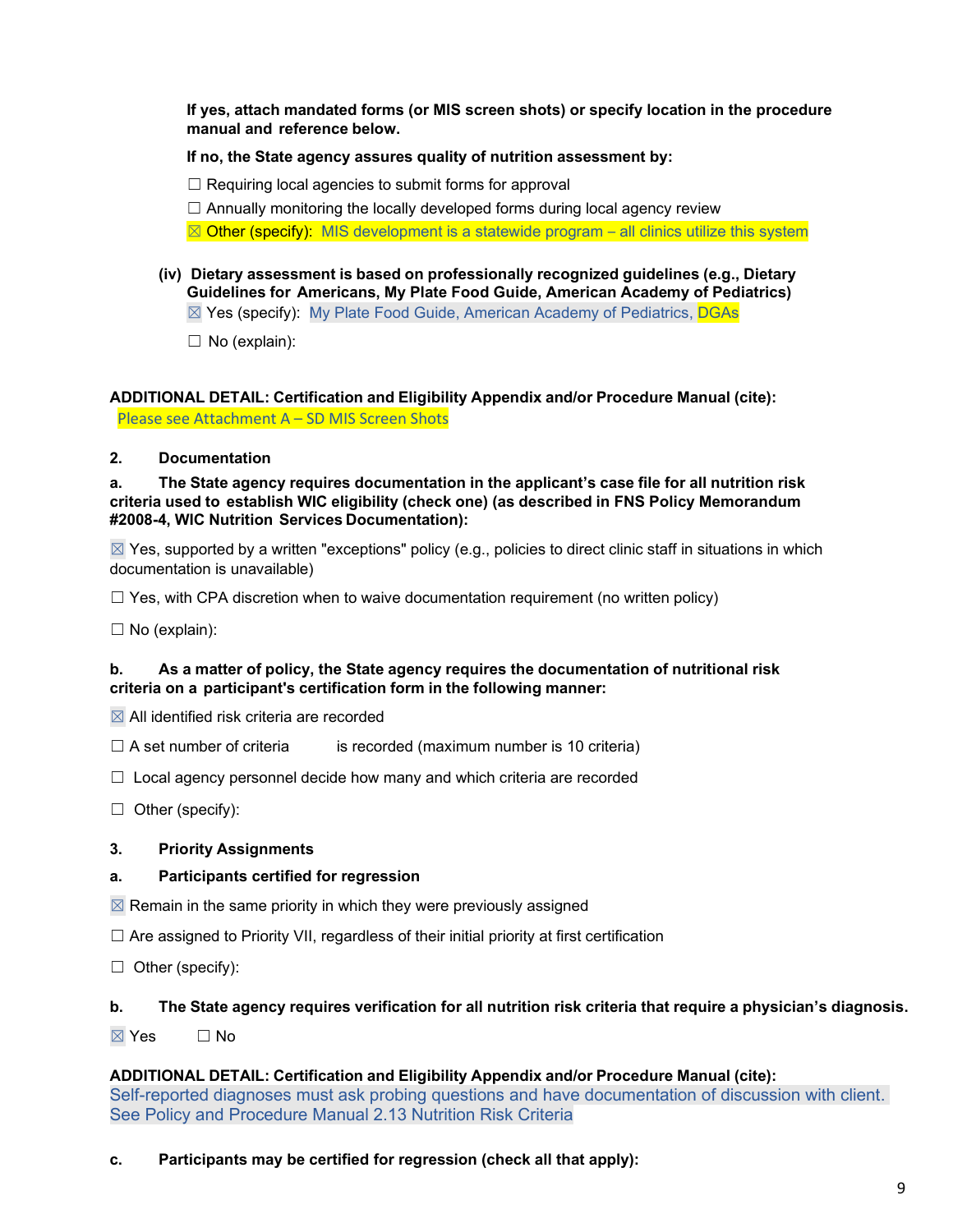- $\Box$  A single six-month period
- $\boxtimes$  One time following a certification period
- $\Box$  No policy, local agency discretion
- **d. High risk postpartum women are assigned to the following priority:**
	- □ Priority III
	- □ Priority IV
	- ☐ Priority V
	- ☒ Priority VI

#### **e. Participants certified solely due to homelessness/migrancy are assigned to the following priority:**

|                            | IV | vı | VII |
|----------------------------|----|----|-----|
| <b>Pregnant Women</b>      |    |    |     |
| <b>Breastfeeding Women</b> |    |    |     |
| Postpartum Women           |    |    |     |
| Infants                    |    |    |     |
| Children                   |    |    |     |

#### **f. Attach a copy of any nutrition risk criteria that will be added, modified or deleted during the coming fiscal year. For each criterion, indicate:**

-Applicable participant category

- -Applicable priority level(s)
- Whether a physician's diagnosis is required
- -SA code number which conforms to list of codes provided by USDA for Participant Characteristics data collection

#### **ADDITIONAL DETAIL: Certification and Eligibility Appendix and/or Procedure Manual (citation):**

**2.13 Nutrition Risk Criteria and 2.13G Federal and State Risk Codes and Priority Levels and note the federally required changes for risk codes 134, 331, 371, 904, and removal of 333. Participant categories and physician's diagnosis requirements are listed in policy 2.13. Priority levels and federal vs state code numbers are listed in 2.13G.**

# <span id="page-9-0"></span>**C. Health Care Agreements, Referrals, and Coordination**

- **1. State Agency Referral Agreements and Coordination of Services**
- a. The State agency has written formal agreements that permit the sharing of participant information with the **following programs/providers (indicate whether information is shared manually (M) or through ADP (A) by placing either an M or A in front of the appropriate service):**

| A SNAP     | Rural/migrant health centers |  |
|------------|------------------------------|--|
| TANF       | M Hospitals                  |  |
| A Medicaid | M Childhood immunization     |  |
| SSI        | A Immunization registries    |  |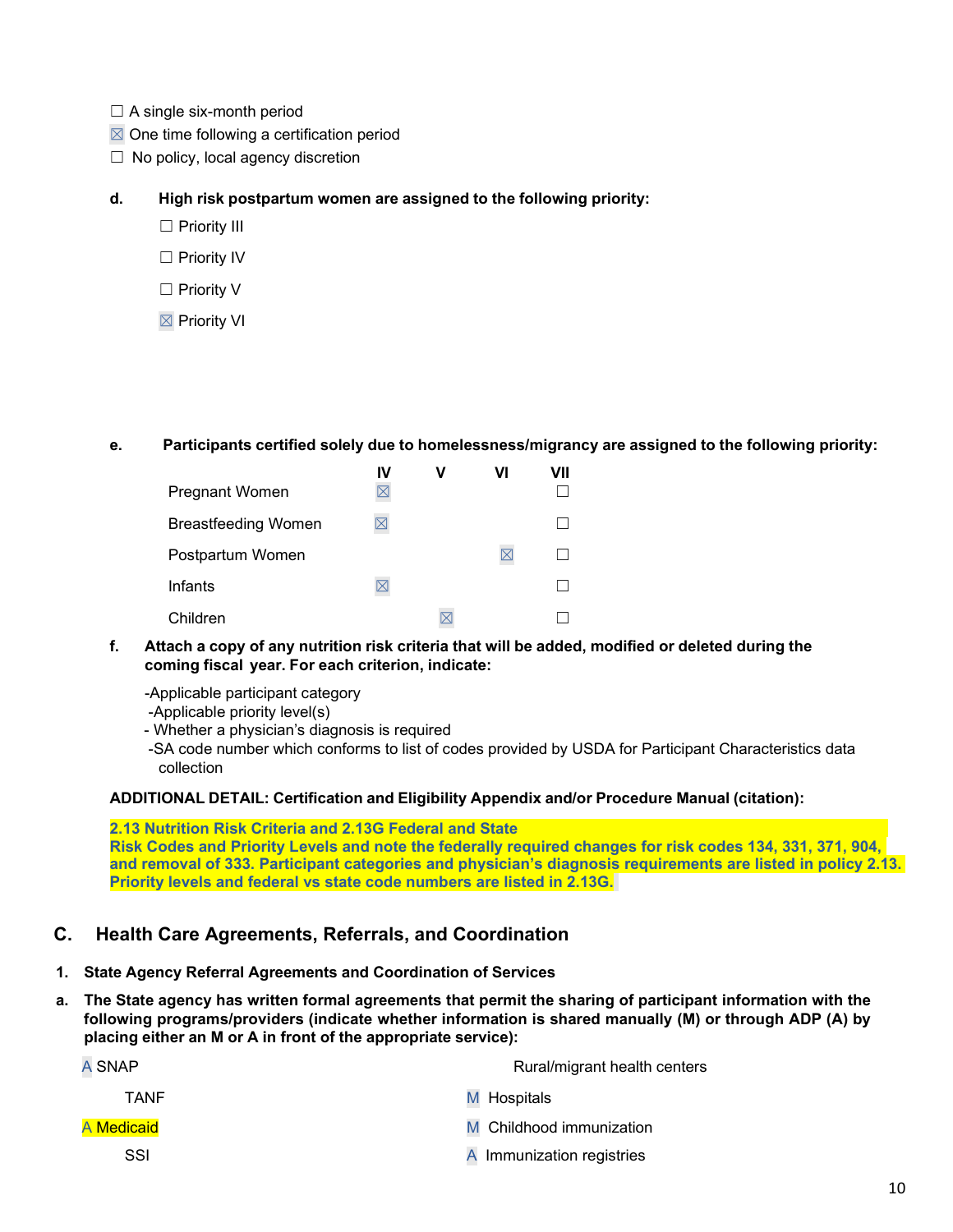| <b>EPSDT</b>                                            | Well-child programs                                                                                                |
|---------------------------------------------------------|--------------------------------------------------------------------------------------------------------------------|
| M MCH programs                                          | Child protective services                                                                                          |
| M Children with special health<br>care needs program(s) | Private physicians                                                                                                 |
| M Family planning                                       | <b>IHS</b> facilities                                                                                              |
|                                                         | MOther (specify): Head Start, Bright Start Home Visiting Program, EFNEP/SNAP Ed, Delta Dental, PRAMS Survey and SD |
|                                                         |                                                                                                                    |

Office of Disease Prevention

# **b. Formal agreements for coordination of services include:**

- $\boxtimes$  Responsibilities of each party
- $\boxtimes$  Assurance that information is used only for program eligibility and/or outreach
- $\boxtimes$  Assurance that information will remain confidential and not be shared with a

third party

### c. The State agency requires local agencies to coordinate services with, and/or develop referral systems for, the **following (check all that apply):**

| <b>SNAP</b><br>$\bowtie$                  | Children with special health care needs                           |
|-------------------------------------------|-------------------------------------------------------------------|
| $\boxtimes$ TANF                          | $\boxtimes$ Schools                                               |
| $\boxtimes$ SSI                           | $\boxtimes$ Expanded Food and Nutrition Education Program (EFNEP) |
| Medicaid                                  | Other food assistance program (TEFAP, FDPIR, CSFP, etc.)          |
| <b>CHIP</b><br>$\boxtimes$                | Breastfeeding promotion                                           |
| <b>IHS</b> facilities<br>$\bowtie$        | $\boxtimes$ Child protective services                             |
| $\boxtimes$ MCH (clinics/facilities)      | $\boxtimes$ Head Start                                            |
| $\boxtimes$ Early and Periodic Screening, |                                                                   |
| Diagnostic and Treatment (EPSDT)          | $\boxtimes$ Early Head Start                                      |
| $\boxtimes$ Family planning               | $\boxtimes$ Healthy Start                                         |
| Prenatal care<br>$\boxtimes$              | $\boxtimes$ Substance abuse program                               |
| $\boxtimes$ Postnatal care                | Child abuse counseling<br>$\boxtimes$                             |
| $\bowtie$<br>Immunization                 | $\boxtimes$ Foster care agencies                                  |
| Dental services                           | $\boxtimes$ Homeless facilities                                   |
| $\boxtimes$<br>Private physicians         | $\boxtimes$ Mental health services                                |
| $\boxtimes$<br>Hospitals                  | $\boxtimes$ Rural/migrant health centers                          |
| Well-child programs                       |                                                                   |
| Other (specify): See below                |                                                                   |

# **ADDITIONAL DETAIL: Certification and Eligibility Appendix and/or Procedure Manual (citation):**

Other from above is HIV testing and blood screening and ACA (Affordable Care Act) Human Services (TTY for the deaf and visually impaired). Refer to WIC Manual, Policy and Procedure Manual 1.04 – 1.04Z Agreements.

# **2. Local Agency Referral Procedures**

a. The State agency ensures that local agencies make available to all adults applying or re-applying for the WIC **Program for themselves or on behalf of others the following types of information:**

 $\boxtimes$  State Medicaid Program, including presumptive eligibility determinations, where available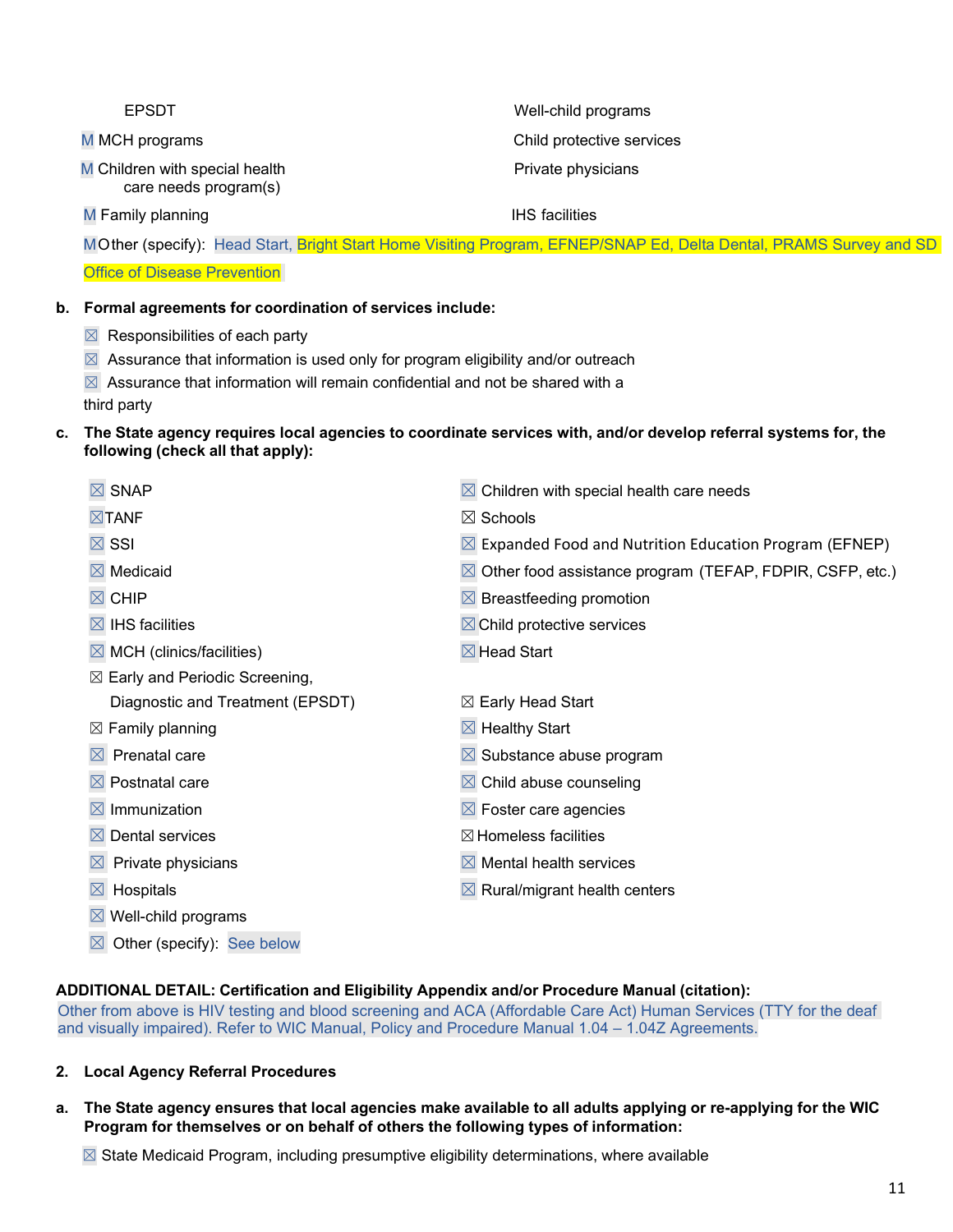- ☒Child support services
- ☒ SNAP
- ☒ Substance abuse counseling/treatment programs
- $\boxtimes$  TANF, including presumptive eligibility determinations, where available
- ☒Other State-funded medical insurance programs (specify): Medicaid, CHIP
- $\boxtimes$  Other nutrition services (specify):
- ☒ EPSDT Program
- $\boxtimes$  Children's Health Insurance programs (s)
- ☒ Other (specify): Affordable Care Act
- b. The referral methods used by local agencies to other health and social service programs include (check all **that apply and indicate the primary method of referral using the checkbox on the right):**

|                                                                                                              | Primary     |
|--------------------------------------------------------------------------------------------------------------|-------------|
| $\boxtimes$ State agency-developed referral forms                                                            |             |
| $\boxtimes$ Local agency-developed referral form                                                             | $\boxtimes$ |
| $\boxtimes$ Telephone call to referring agency                                                               |             |
| $\boxtimes$ Verbal referral to participants                                                                  |             |
| $\Box$ Automated client/participant information exchange                                                     |             |
| $\boxtimes$ Written literature on referral programs                                                          | $\boxtimes$ |
| $\boxtimes$ Follow-ups by staff to monitor                                                                   | $\boxtimes$ |
| $\boxtimes$ Maintain a list of local resources for drug and other harmful substance abuse                    | $\boxtimes$ |
| $\boxtimes$ Counseling                                                                                       |             |
| ⊠ Other (specify): Resource/Referral list included in MIS system, Referral to Breastfeeding Peer Counselor □ |             |

c. Methods used by other health and social service programs to refer clients to the WIC Program include (check **all that apply and indicate the primary method of referral using the checkbox on the right):**

| Primary     |
|-------------|
|             |
|             |
| $\boxtimes$ |
| $\boxtimes$ |
|             |
|             |
|             |

 $\boxtimes$  Other (specify): DSS programs refer clients to WIC throughout the year with flyers in their mailings, WIC coordinates with the 211 Helpline Center to directly schedule an appointment within the MIS system when they make referrals to the WIC Program.

d. The State agency has a system in place to monitor the extent to which WIC participants are using other health **or social services (check all that apply):**

 $\boxtimes$  Yes (check):  $\boxtimes$  Medicaid  $\boxtimes$  TANF  $\Box$  MCH  $\boxtimes$  SNAP

☒ Yes, other (specify): WIC MIS system can track how many WIC participants are on other programs (listed above)

for Participant Characteristics Reporting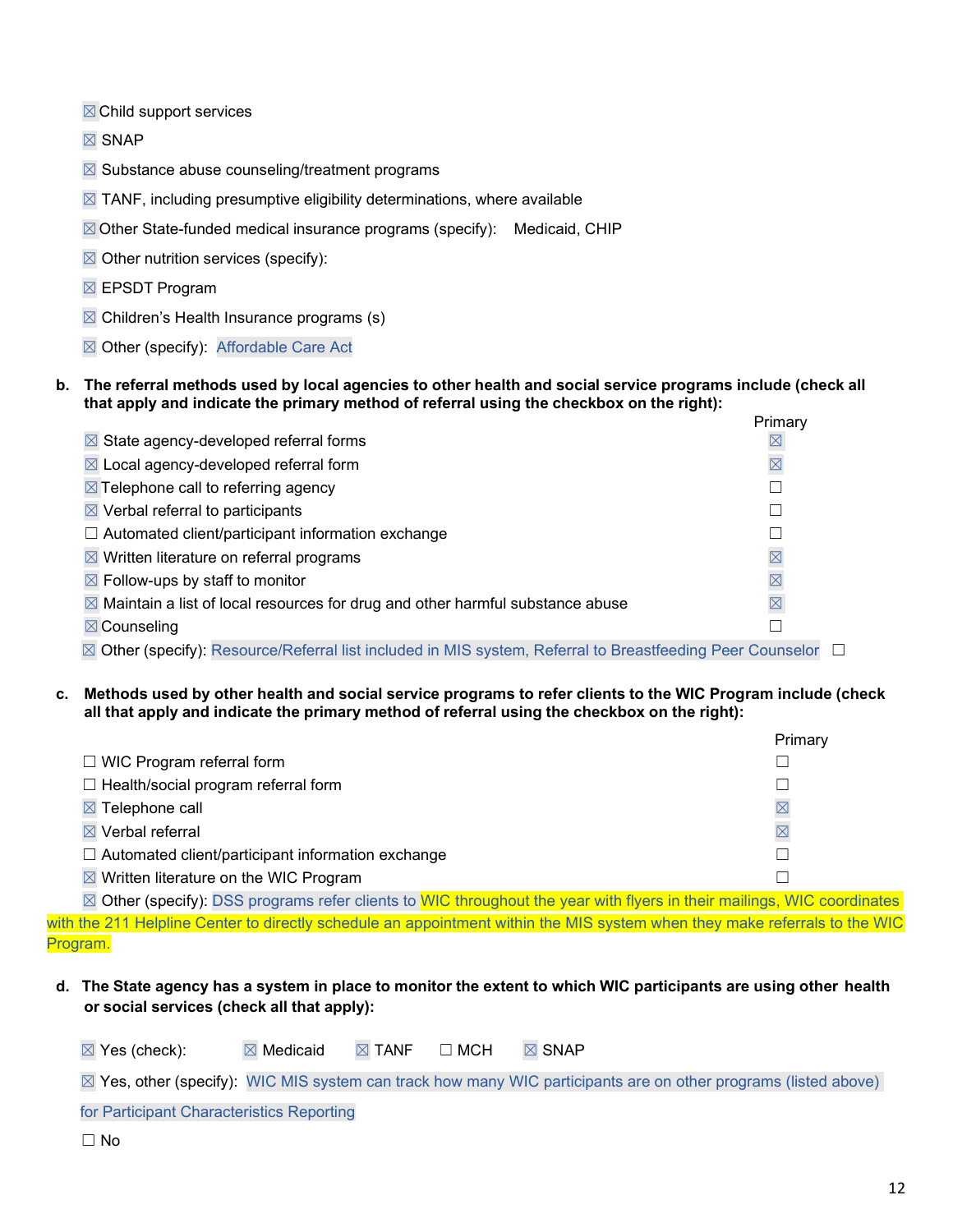e. The State agency requires local agencies to monitor referrals to determine the extent of health or social **services utilization in addition to State monitoring systems.**

 $\boxtimes$ Yes  $\Box$  No

**ADDITIONAL DETAIL: Certification and Eligibility Appendix and/or Procedure Manual (citation): Policy and Procedure Manual 6.03 Referrals and 6.03A Resource Referral List**

- f. In order to facilitate referrals to the Medicaid Program, the State agency provides each local agency a chart **showing the maximum income limits, according to family size, applicable to pregnant women, infants, and children up to age 5 under the Medicaid Program**.
	- $\boxtimes$  Yes  $\Box$  No
- g. The State agency assures that each local agency operating the Program within a hospital, and/or that has a **cooperative arrangement with a hospital, advises potentially eligible individuals that receive inpatient or outpatient prenatal, maternity, or postpartum services, or that accompany a child under the age of 5 who receives well-child services, of the availability of program services.**
	- ☒ Yes ☐No
- h. The State agency ensures that, to the extent possible, local agencies provide an opportunity for individuals **who may be eligible to be certified within the hospital for participation in WIC.**
	- $\boxtimes$  Yes  $\Box$  No
- **i. The State agency ensures that when WIC is at maximum caseload, local agencies make referrals to:**
	- ☒ Food banks
	- ☒ Food pantries
	- $\boxtimes$  Soup kitchens or other emergency meal providers
	- ☒ SNAP
	- $\boxtimes$  The Emergency Food Assistance Program (TEFAP)
	- $\boxtimes$  Food Distribution Program on Indian Reservations (FDPIR)

☒ Other (specify): Salvation Army, Community Crisis Centers, churches, Medicaid for specialized formula not WIC authorized

**j. The State agency ensures that when WIC is at maximum caseload, local agencies notify the State agency of any waiting lists established.**

 $\boxtimes$  Yes  $\Box$  No

**k. The State agency ensures that when WIC is at maximum caseload, the State agency notifies FNS of any waiting lists established.**

 $\boxtimes$  Yes  $\Box$  No

- I. The State agency ensures that when the WIC participant's family has immediate needs for food beyond what **WIC might provide, local agencies make referrals to:**
	- $\boxtimes$  Food banks
	- $\boxtimes$  Food pantries
	- $\boxtimes$  Soup kitchens
	- ☒ SNAP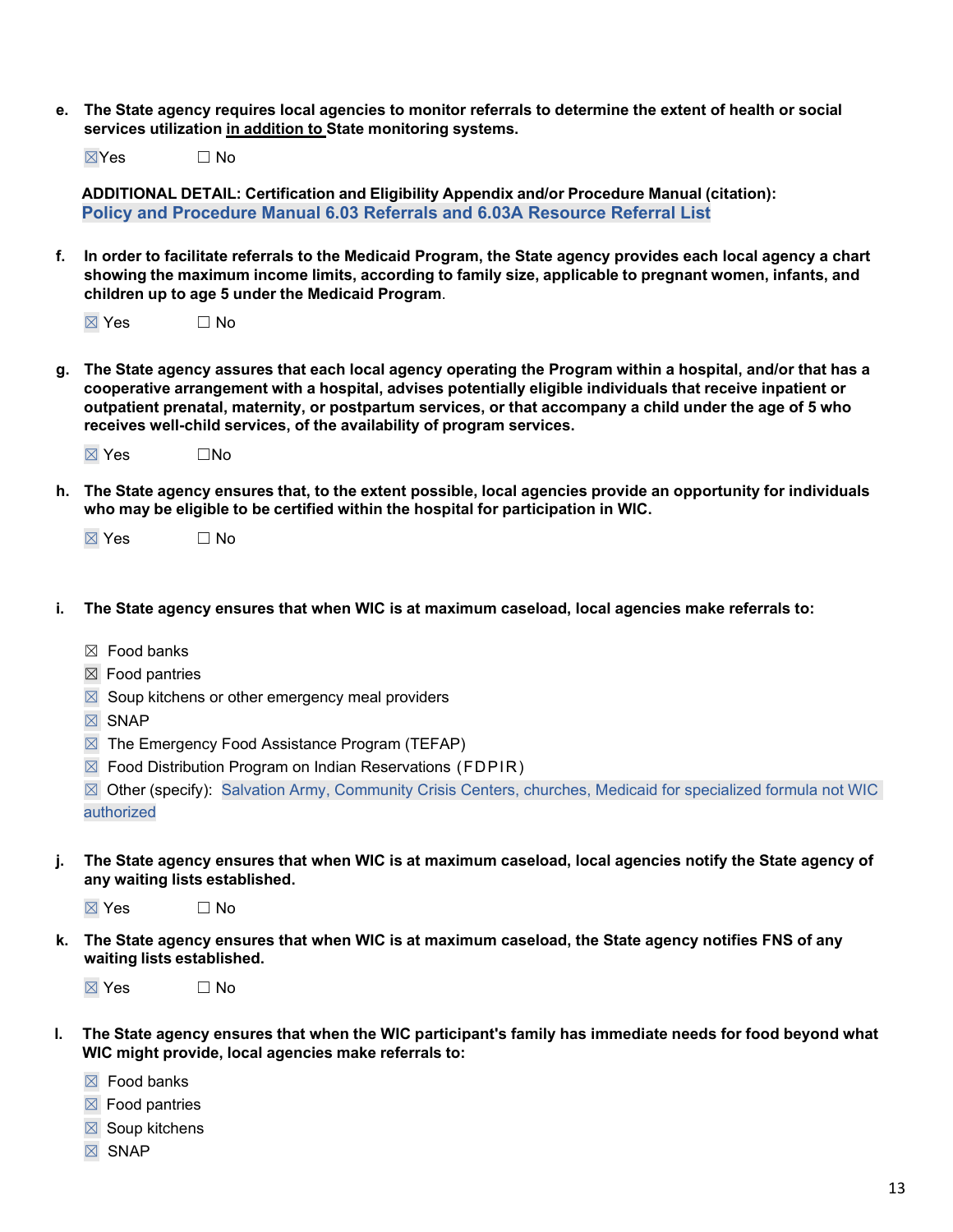- $\boxtimes$  The Emergency Food Assistance Program (TEFAP)
- $\boxtimes$  Food Distribution Program on Indian Reservations (FDPIR)

 $\boxtimes$  Other (specify): Medicaid for specialized formula not WIC authorized; Policy and Procedure Manual 11.01B Medicaid Formula Request Form

#### **m. Immunization Screening and Referral**

### **The State agency assures that each local agency is meeting the requirements of WIC Policy Memorandum #2001-7, August 30, 2001: Immunization Screening and Referral, as follows:**

 $\boxtimes$  Screening children under the age of two using a documented immunization history:

☐Using the minimum screening protocol; or

 $\boxtimes$ Using a more comprehensive means, (specify): Clinic staff will review immunization records of all children 0 – 4 years of age and pregnant women

- $\boxtimes$  Using another program or entity to screen and refer WIC children using a documented immunization history; (specify): South Dakota immunization Information System (SDIIS) is used to monitor immunizations for all participants in South Dakota. This system is linked with our SDWIC-IT program for verification. Clients are provided immunizations in the office or referred to their medical provider. Clients are referred to medical provider if there is nothing in the registry. **or**
- $\Box$  Implementing the minimum screening protocol is unnecessary because immunization coverage rates of WIC children by 24 months are 90% or greater; **or**
- ☐ The State agency has been unable to formalize a coordination agreement with the State Immunization Program. Provide explanation of extenuating circumstances:

#### **The State agency's policy and procedure manual has been updated to include the above immunization screening and referral protocol.**

 $\boxtimes$  Yes  $\Box$  No

# <span id="page-13-0"></span>**D. Processing Standards**

- **1. Notification Standards**
- a. The State agency defines special nutritional risk applicants who are to be notified of their eligibility within 10 days of the date of the first request (at the local agency) for program benefits as the following (check all that **apply):**
	- $\boxtimes$  Pregnant women eligible as Priority I  $\boxtimes$  High-risk infants (optional)

- $\boxtimes$  Migrant farmworkers/family members  $\boxtimes$  Homeless (optional)
	-

- $\Box$  Optional; please specify:
- **b. The State agency requires local agencies to follow special policies and procedures to ensure timely certification of:**

 $\boxtimes$  Rural applicants  $\boxtimes$  Employed applicants

- $\Box$  No special policies/procedures
- c. The State agency's policy allows it to authorize an extension of the notification period up to 15 days for **special nutritional risk applicants when local agencies provide a written request with justification.**

 $\square$  Yes  $\square$  No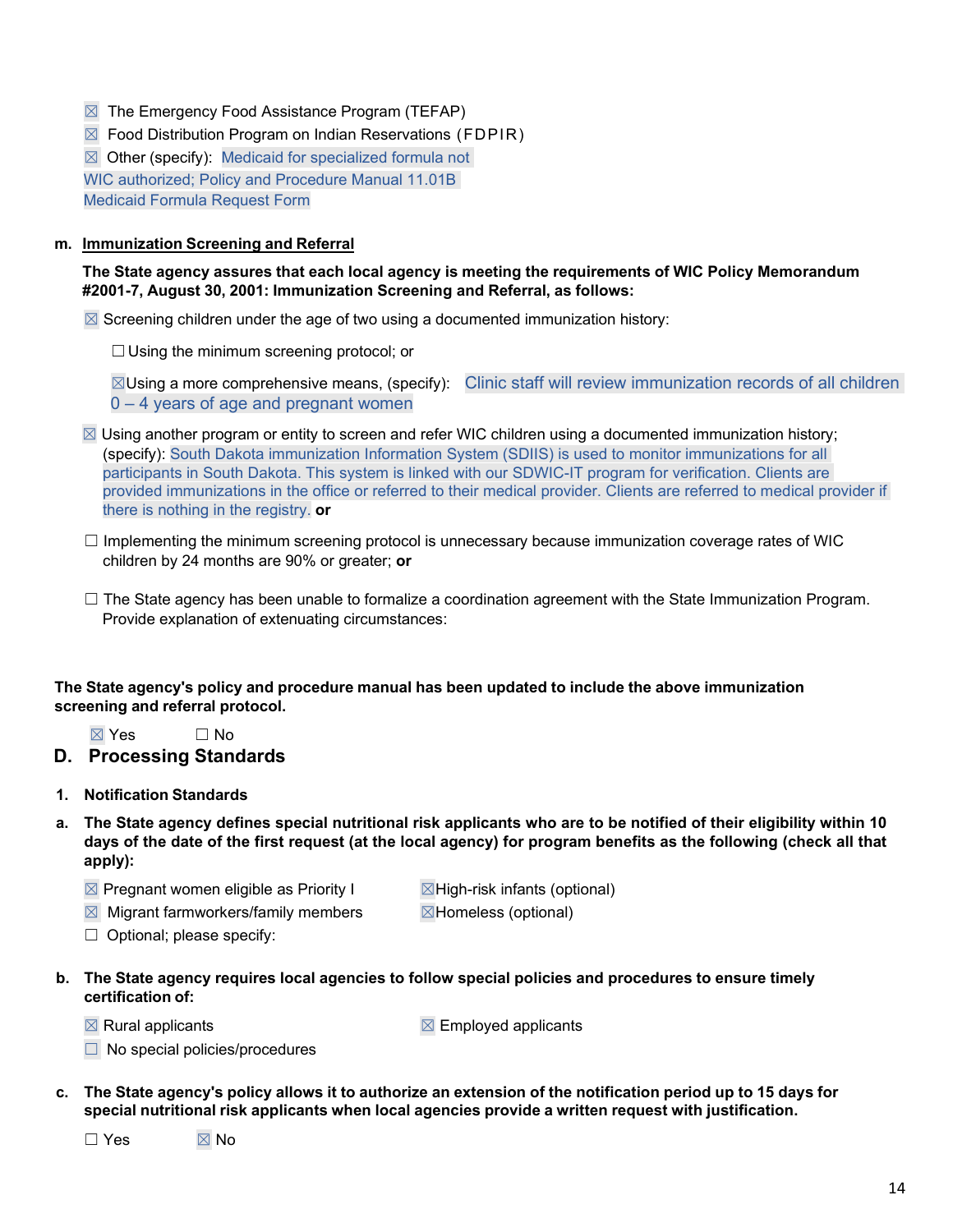d. Policies and procedures are in place to assure all other applicants are notified of eligibility within 20 days of **first request (at the local agency) for Program benefits.**

 $\boxtimes$  Yes  $\Box$  No

**ADDITIONAL DETAIL: Certification and Eligibility Appendix and/or Procedure Manual (citation):** Policy and Procedure Manual 3.01 Processing Standards and Appointment Scheduling

### **2. Processing Standards**

- **a. Processing standards begin when the applicant (check all that apply):**
	- $\boxtimes$  Telephones the local agencies to request benefits
	- $\boxtimes$  Visits the local agency in person
	- $\boxtimes$  Makes a written request for benefits
- b. The State agency requires the local agency to have a monitoring system in place to ensure processing **standards are being met for all categories of applicants.**
	- $\boxtimes$  Yes  $\Box$  No

**ADDITIONAL DETAIL: Certification and Eligibility Appendix and/or Procedure Manual (citation):** Policy and Procedure Manual 3.01 Processing Standards and Appointment Scheduling

# <span id="page-14-0"></span>**E. Certification Periods**

#### **1. Certification Period Standards**

- **a. (i)** The State agency authorizes local agencies to certify infants under six months of age for a period extending up to the first birthday provided the quality and accessibility of health care services are not diminished:
	- ☒ Yes, at all local agencies
	- $\Box$  Yes, at selected local agencies
	- ☐ No
	- **(ii)** The State agency authorizes local agencies to certify children for a period of up to one year provided that participant children receive required health and nutrition services:
		- $\boxtimes$  Yes, at all local agencies
		- $\Box$  Yes, at selected local agencies
		- ☐ No
	- **(iii)** The State agency authorizes local agencies to certify breastfeeding mothers for a period extending up to the infant's first birthday or until breastfeeding is discontinued (whichever comes first), provided that there will be no decrease in health and nutrition services that the participant would otherwise receive during a shorter certification period:
		- $\boxtimes$  Yes, at all local agencies
		- □ Yes, at selected local agencies
		- ☐ No
	- **(iv)** The State agency ensures that health care and nutrition services are not diminished for participants certified for longer than six months:

 $\square$  No  $\square$  Yes (describe): Documentation of health care and nutrition services are required by CPA when certification is longer than 6 months. Those certified for 1 year are assessed at 6 months, through mid-certification process, by a CPA.

**b. Extended certification is an option for the following (check all that apply):**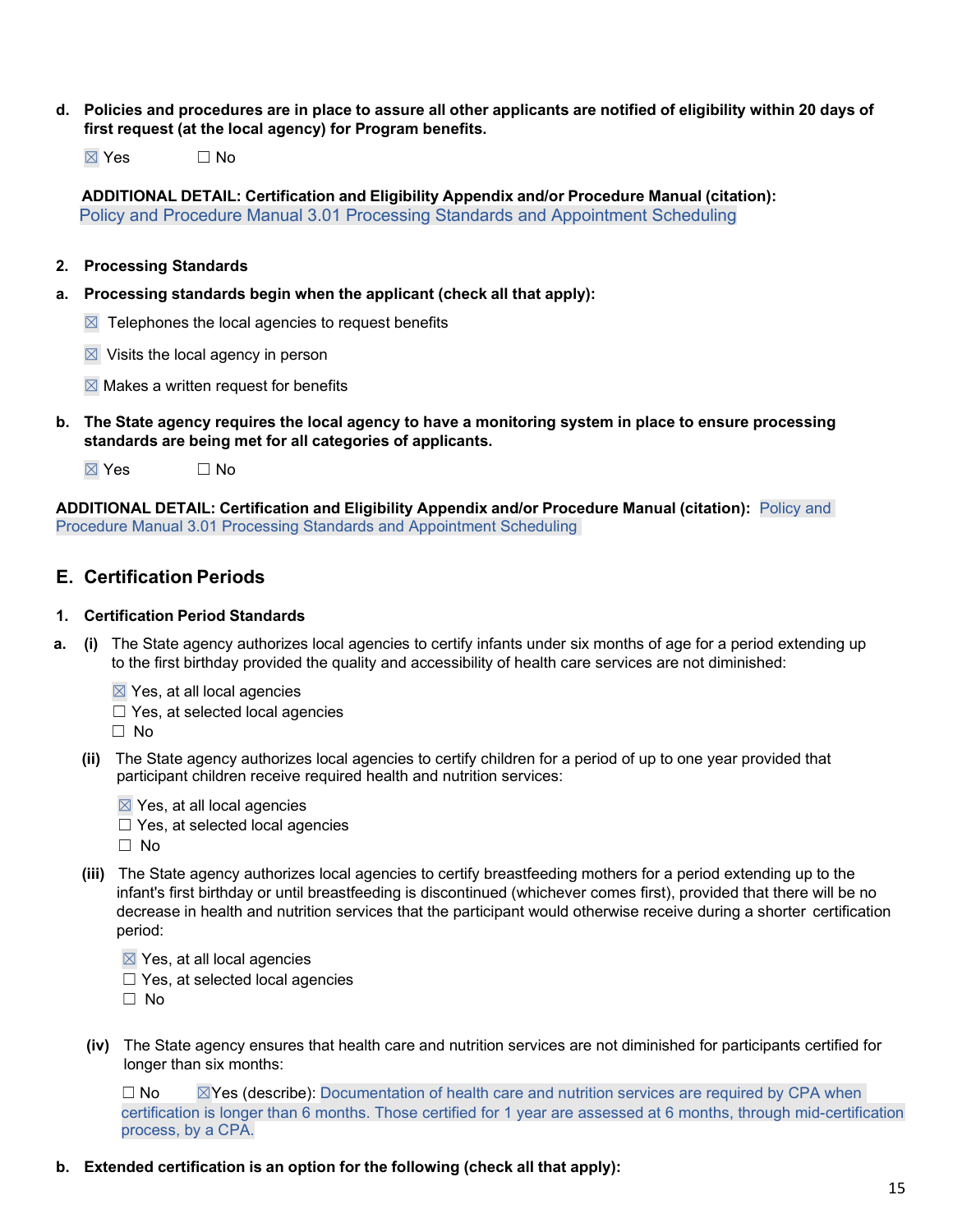- $\boxtimes$  Priority I infants  $\boxtimes$  Priority II infants  $\boxtimes$  Priority IV infants
- $\boxtimes$  Priority III Children  $\boxtimes$  Priority V Children
- $\boxtimes$  Priority I Breastfeeding Women  $\boxtimes$  Priority IV Breastfeeding Women
- c. The State agency authorizes local agencies to shorten or extend the certification period up to 30 days in **certain circumstances.**

 $\boxtimes$  Yes (If yes, provide citation indicating circumstances):  $\Box$  No Policy and Procedure Manual 2.16 Certification Periods

**ADDITIONAL DETAIL: Certification and Eligibility Appendix and/or Procedure Manual (citation):**

- 2. The State agency authorizes local agencies to disqualify an individual in the middle of a certification period **for the following reasons (check all that apply):**
	- $\boxtimes$  Participant volunteers the information that they are over income
	- $\boxtimes$  Participant abuse
	- $\boxtimes$  Family member found income ineligible at recertification
	- $\Box$  Failure to pick up food instruments/cash-value vouchers for consecutive issuances
	- $\boxtimes$  Other (specify): Failure to attend mid certification assessment for 1-year certifications.

**ADDITIONAL DETAIL: Certification and Eligibility Appendix and/or Procedure Manual (citation):** Policy and Procedure Manual 2.16 Certification Periods, 2.04 Income Determination and 9,01 Client **Compliance** 

# <span id="page-15-0"></span>**F. Transfer of Certification**

- **1. Procedures for Transfer of Certification and Verification of Certification (VOC) Cards**
- a. The State agency has procedures in place that are used by all local agencies for transfers of certification **within the State agency (intra-State), between State agencies (inter-State), and to the WIC Overseas Program (WICO):**

| <b>Intra-State</b> | <b>Inter-State</b> | <b>WIC Overseas</b> |     |
|--------------------|--------------------|---------------------|-----|
|                    |                    |                     | Yes |
|                    |                    |                     | N٥  |

**b. A participant ID card/folder is provided which also serves as a VOC card:**

 $\square$  Yes  $\square$  No

**c. The State agency requires all local agencies to use a standardized VOC card:**

☒ Yes ☐ No

- **d. VOC Cards are issued to the following (check all that apply):**
	- $\boxtimes$  All participants
	- ☒Migrants
	- ☒ Homeless
	- $\boxtimes$  Participants relocating during certification period
	- $\boxtimes$  Persons affiliated with the military who are transferred overseas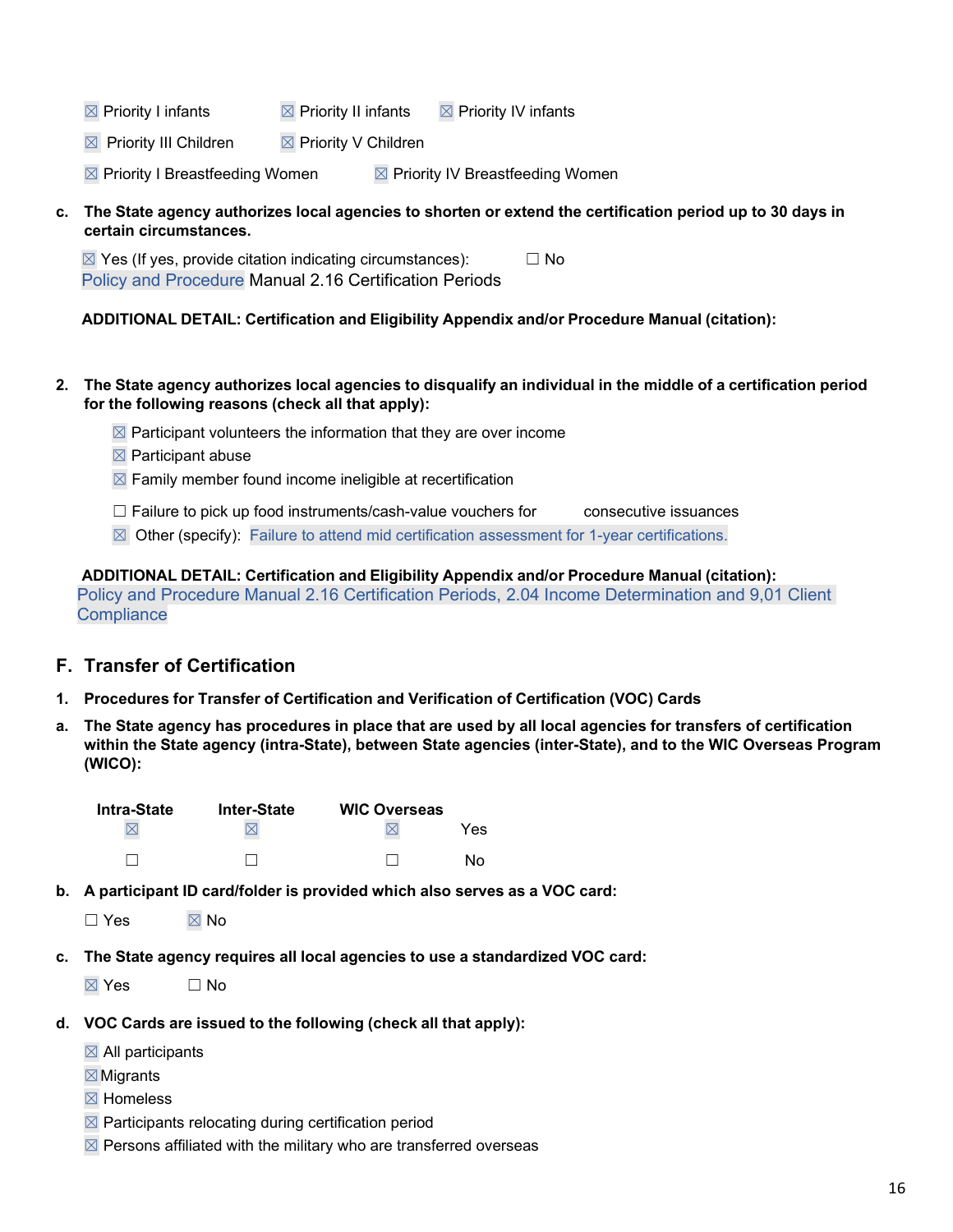□ Other (specify):

**ADDITIONAL DETAIL: Certification and Eligibility Appendix and/or Procedure Manual (citation):** Policy and Procedure Manual 2.18 Verification of Certification

- **2. The State agency requires all local agencies to include the following information on the VOC card (check all that apply):**
	- $\boxtimes$  Name of participant
	- $\boxtimes$  Date certification performed
	- $\boxtimes$  Date income eligibility last determined
	- $\boxtimes$  Nutritional risk condition of the participant
	- $\boxtimes$  Date certification period expires
	- $\boxtimes$  Signature/printed or typed name of certifying local agency official
	- $\boxtimes$  Name/address/phone number of certifying local agency
	- $\boxtimes$  Identification number or some other means of accountability
	- ☐ Other (specify):
- 3. The State agency requires all local agencies to accept as valid all VOC cards from both the domestic WIC **Program and the WIC Overseas Program that contain the following essential elements:**
	- $\boxtimes$  Participant name
	- $\boxtimes$  Name and address of the certifying agency
	- $\boxtimes$  Date the current certification period expires
- **4. The State agency honors the one-year certification period for transferring participants (infants, children, and breastfeeding women) even if it certifies participants every six months.**
	- $\boxtimes$  Yes  $\Box$  No

**ADDITIONAL DETAIL: Certification and Eligibility Appendix and/or Procedure Manual (citation):** Policy and Procedure Manual 2.18 Verification of Certification

# <span id="page-16-0"></span>**G. Dual Participation, Rights and Responsibilities, Fair Hearings, Sanctions**

- **1. Dual Participation**
- a. The State agency has written procedures to prevent and detect dual participation within each local agency **and between local agencies:**

 $\boxtimes$  Yes (Please attach any descriptions of policy in Appendix or cite appropriate section(s) of the Procedure Manual): Policy and Procedure Manual 1.04 Agreements

☐ No

**b. The State agency has a written agreement with the Indian State agency(ies) or other geographic State agencies in proximity for the detection and prevention of dual participation (attach a copy of each applicable agreement or provide a citation of where a copy is located): Policy and Procedure Manual 1.04 Agreements**

 $\boxtimes$  Yes  $\Box$  No  $\Box$  Not applicable

**c. The State agency has established procedures to handle participants found in violation due to dual participation:**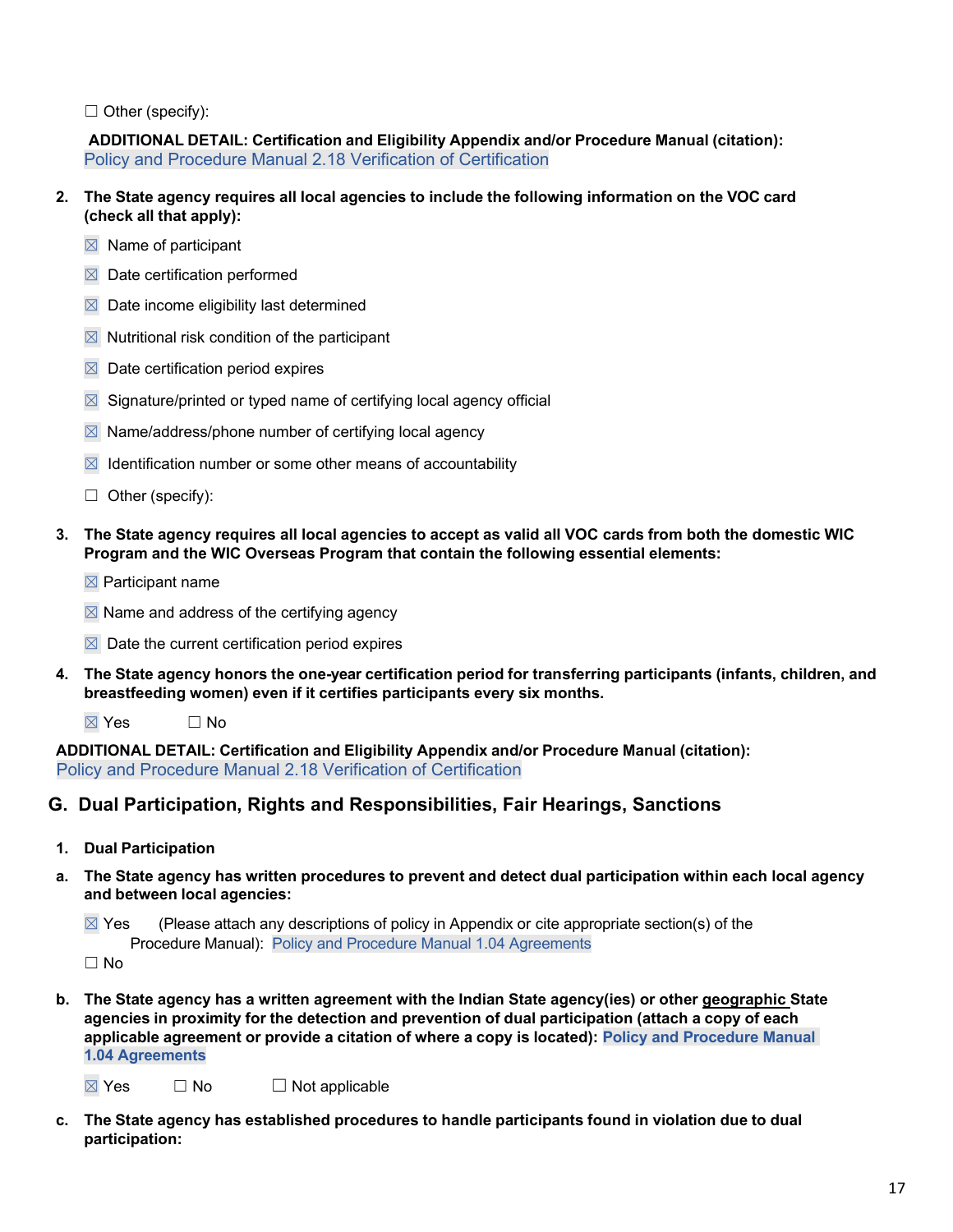|    | $\boxtimes$ Yes    |                                            | (Please attach any descriptions of policy in Appendix or cite appropriate section(s) of the                                                                                                               |
|----|--------------------|--------------------------------------------|-----------------------------------------------------------------------------------------------------------------------------------------------------------------------------------------------------------|
|    |                    |                                            | Procedure Manual): Policy and Procedure Manual 9.05 Dual Participation                                                                                                                                    |
|    | $\Box$ No          |                                            |                                                                                                                                                                                                           |
|    |                    |                                            | ADDITIONAL DETAIL: Certification and Eligibility Appendix and/or Procedure Manual (citation):<br>Policy and Procedure Manual 1.04 Agreements and 9.05 Dual Participation                                  |
| а. |                    | 2. Participant Rights and Responsibilities | The State agency has uniform notification procedures that are used by all local agencies statewide:                                                                                                       |
|    | $\boxtimes$ Yes    | $\Box$ No                                  |                                                                                                                                                                                                           |
|    |                    |                                            | b. The State agency requires all local agencies to inform applicant/participant of his/her rights and responsibilities<br>in written form, and must be read by or to the applicant, parent, or caretaker: |
|    | $\boxtimes$ Yes    | $\Box$ No                                  |                                                                                                                                                                                                           |
| c. |                    |                                            | The State agency has implemented a policy of disqualifying participants for not picking up food instruments:                                                                                              |
|    | $\Box$ Yes         | $\boxtimes$ No                             | $\Box$ Not applicable                                                                                                                                                                                     |
|    |                    |                                            | If yes, the policy is communicated to participants in the participant rights and responsibilities materials:                                                                                              |
|    | $\Box$ Yes         | $\Box$ No                                  | $\boxtimes$ Not applicable                                                                                                                                                                                |
|    |                    | WIC food benefits, including online:       | d. The State agency has implemented a policy to specifically inform participants that they are not allowed to sell                                                                                        |
|    | $\boxtimes$ Yes    | $\Box$ No; explain:                        |                                                                                                                                                                                                           |
|    | <b>State Plan:</b> |                                            | e. The State agency has policies and procedures to identify attempted sales of WIC food benefits in their WIC                                                                                             |
|    | $\boxtimes$ Yes    | $\Box$ No; explain:                        |                                                                                                                                                                                                           |
|    | Agreement          |                                            | ADDITIONAL DETAIL: Certification and Eligibility Appendix and/or Procedure Manual (citation):<br>Policy and Procedure Manual 2.17 Notification of Client Rights & Responsibilities and 2.17A WIC Client   |

- **f. The State agency has developed special notification policies and procedures for the following:**
	- $\boxtimes$  Applicant/participant who cannot read
	- $\boxtimes$  Applicant/participant who speaks in a language other than English
	- ☒ Homeless
	- ☒ Migrants
	- $\boxtimes$  Persons with disabilities
	- ☐ Other (specify):

# g. The State agency requires all local agencies to provide notification of participant rights and responsibilities **in the following situations:**

- $\boxtimes$  Eligibility at each certification
- $\boxtimes$  Ineligibility at initial certification
- $\boxtimes$  Mid-certification disqualification
- $\boxtimes$  Expiration of a certification period
- $\boxtimes$  Waiting list status
- ☐ Other (specify):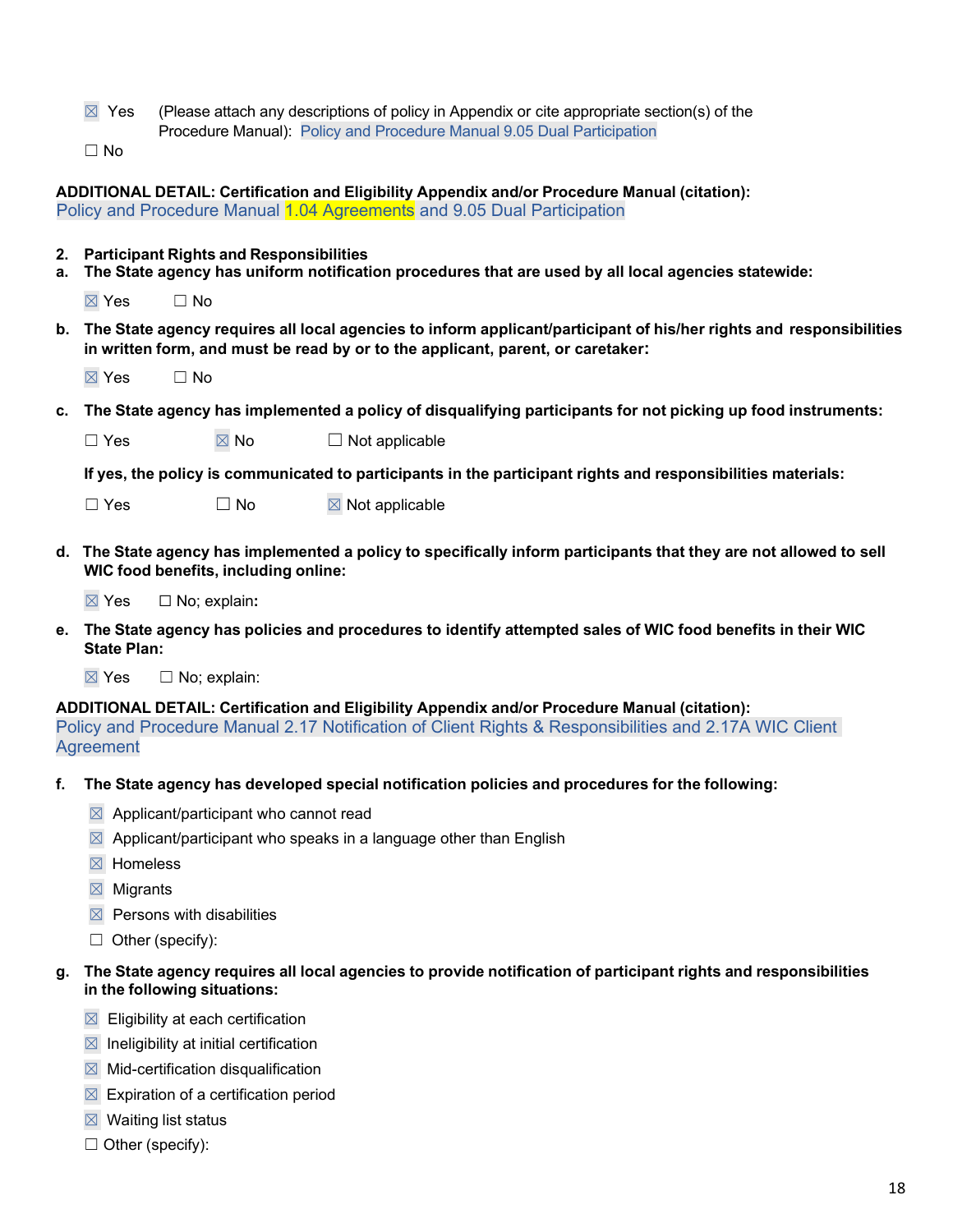# **ADDITIONAL DETAIL: Certification and Eligibility Appendix and/or Procedure Manual (citation):**

Policy and Procedure Manual 2.17 Notification of Client Rights & Responsibilities, 2.17A WIC Client Agreement and 2.19 Notification of Ineligibility

#### **f. Fair Hearing and Sanction System**

a. **The State has a law or regulation governing participant appeals:**

 $\boxtimes$  Yes  $\Box$  No

b. **The State agency has established statewide fair hearing procedures:**

 $\boxtimes$  Yes; attach fair hearing procedures for participants or specify the location in the Procedure Manual and reference in additional detail section below.

 $\Box$  No

c. **State or local agency actions against participants include (check all that apply):**

 $\boxtimes$  Reclaiming the value of improperly received benefits

- $\boxtimes$  Disqualification from the Program for up to one year
- $\boxtimes$  Suspension from the Program mid-certification
- $\Box$  Other (specify):

#### d. **Appeal hearings are held at:**

- ☒ WIC State agency parent agency
- ⊠ Other State agency or hearing board (specify): Administrative Review Organization
- ☒ Local WIC agency
- $\Box$  Other (specify):

# **e. Statewide fair hearing procedures include (check all that apply):**

- $\boxtimes$  Request for hearing  $\boxtimes$  Local agency responsibilities
- $\boxtimes$  Denial or dismissal of request  $\boxtimes$  Continuation of benefits
- $\boxtimes$  Rules of procedure  $\boxtimes$  Responsibilities of hearing official
- $\boxtimes$  Fair hearing decision  $\Box$  Other (specify):
- $\boxtimes$  Judicial review
- f. **State agency procedures require written notification for (check all that apply):**
	- $\boxtimes$  Appeal rights  $\boxtimes$  Request for hearing
	- $\boxtimes$  Denial or dismissal of request  $\boxtimes$  Notice of hearing
	- $\boxtimes$  Termination within certification period  $\boxtimes$  Fair hearing decision
	- $\boxtimes$  Judicial review  $\Box$  Other (specify):
- g. **The State agency has established timeframes to govern each step of the hearing process:**

 $\boxtimes$  Yes  $\Box$  No

- h. **The State agency requires all local agencies to document any notification/correspondence in the participant's file:**
	- $\boxtimes$  Yes  $\Box$  No